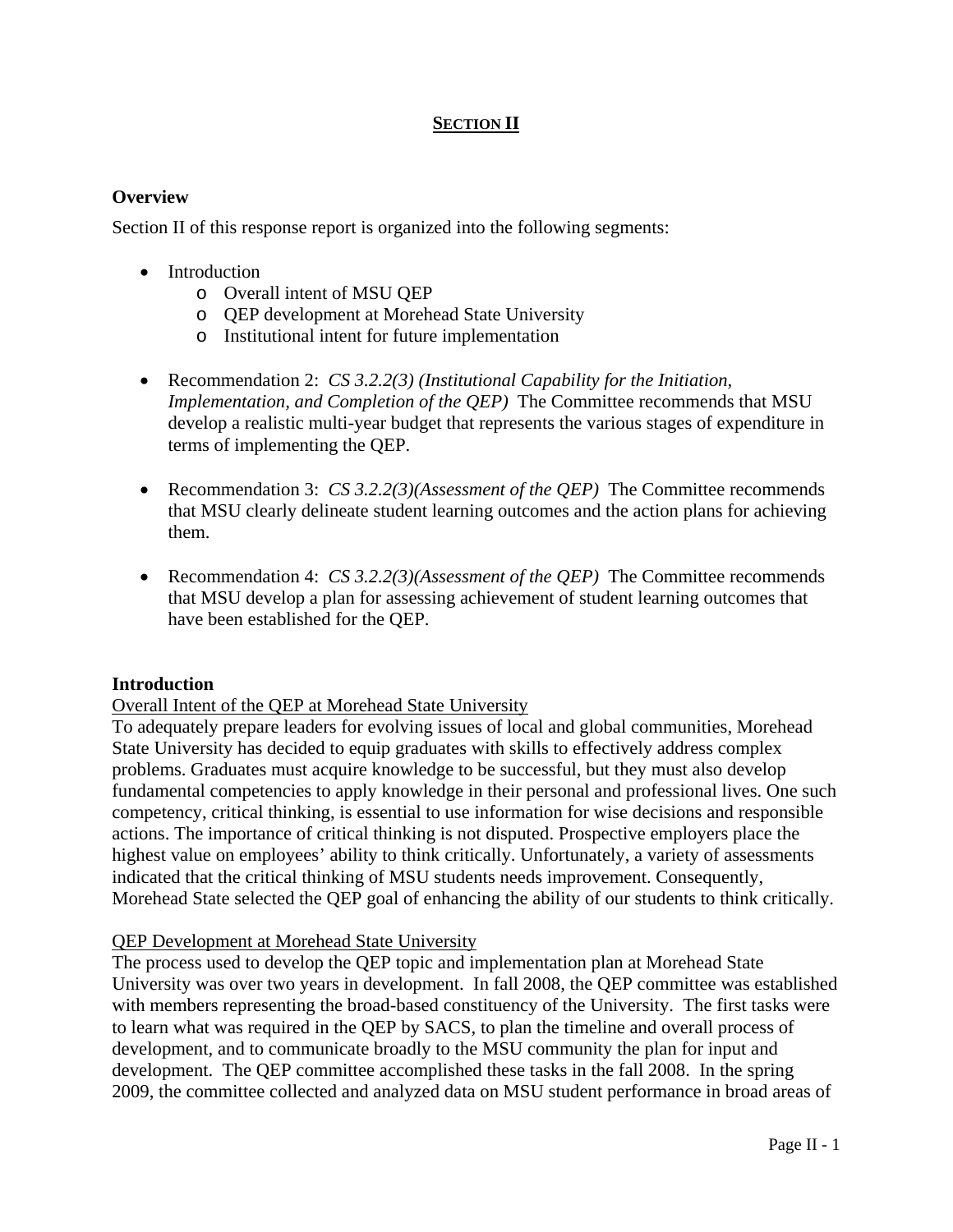learning at the college level. Committee members also visited many constituent groups to describe the QEP process and collect opinions on student needs in a  $21<sup>st</sup>$  century education.

During Convocation at the start of the fall 2009 semester, the constituent survey results and data on MSU student performance were shared broadly with the MSU community along the lines of potential QEP themes and "best practices" learning strategies on themes. The community was then invited to provide QEP topic proposals for Morehead State University students. These topic proposals were collected and broadly redistributed for feedback from the MSU community during the 2009 fall semester. Late in 2009, the QEP committee analyzed the topic proposals and feedback to narrow down topics to one – critical thinking.

In January 2010, the committee recruited two teams of faculty to write white papers on the critical thinking topic. While the faculty were writing white papers in the spring 2010, the QEP committee began writing the preliminary sections of the QEP report to submit to SACS. In March 2010, the white papers were distributed to the MSU community and feedback gathered. In May 2010, the QEP committee finalized the QEP topic and communicated to the MSU community. In summer 2010, the committee hosted a QEP consultant, Dr. Barbara Jones and SACS Vice President, Dr. Rudy Jackson. Both Dr. Jones and Dr. Jackson provided valuable input on the QEP topic and report development processes. Based on their recommendations, the QEP scope was fine tuned and MSU faculty members were recruited for a Design Team to write the final report for the QEP.

By late October 2010, the Design Team completed their draft of the QEP report, which was distributed to the MSU community for feedback. In January 2011, the QEP committee finalized the final QEP report, which was then delivered to SACS in February 2011.

#### Institutional Intent for Future Implementation of Critical Thinking

The QEP at Morehead State University is intended as an experiment to determine the most effective methods to incorporate critical thinking into the overall curriculum for each student. Once student learning of critical thinking is positively established in the QEP, the long-term goal is to integrate critical thinking and effective writing into core courses, general education distribution courses, courses in the major, capstones, undergraduate research, service learning, and extracurricular activities. The goal is ultimately to create a culture of critical thinking with assessment as an essential component of the process. This longer-term goal implies a host of additional activities, forms of training and support, and assessment to be determined through the QEP.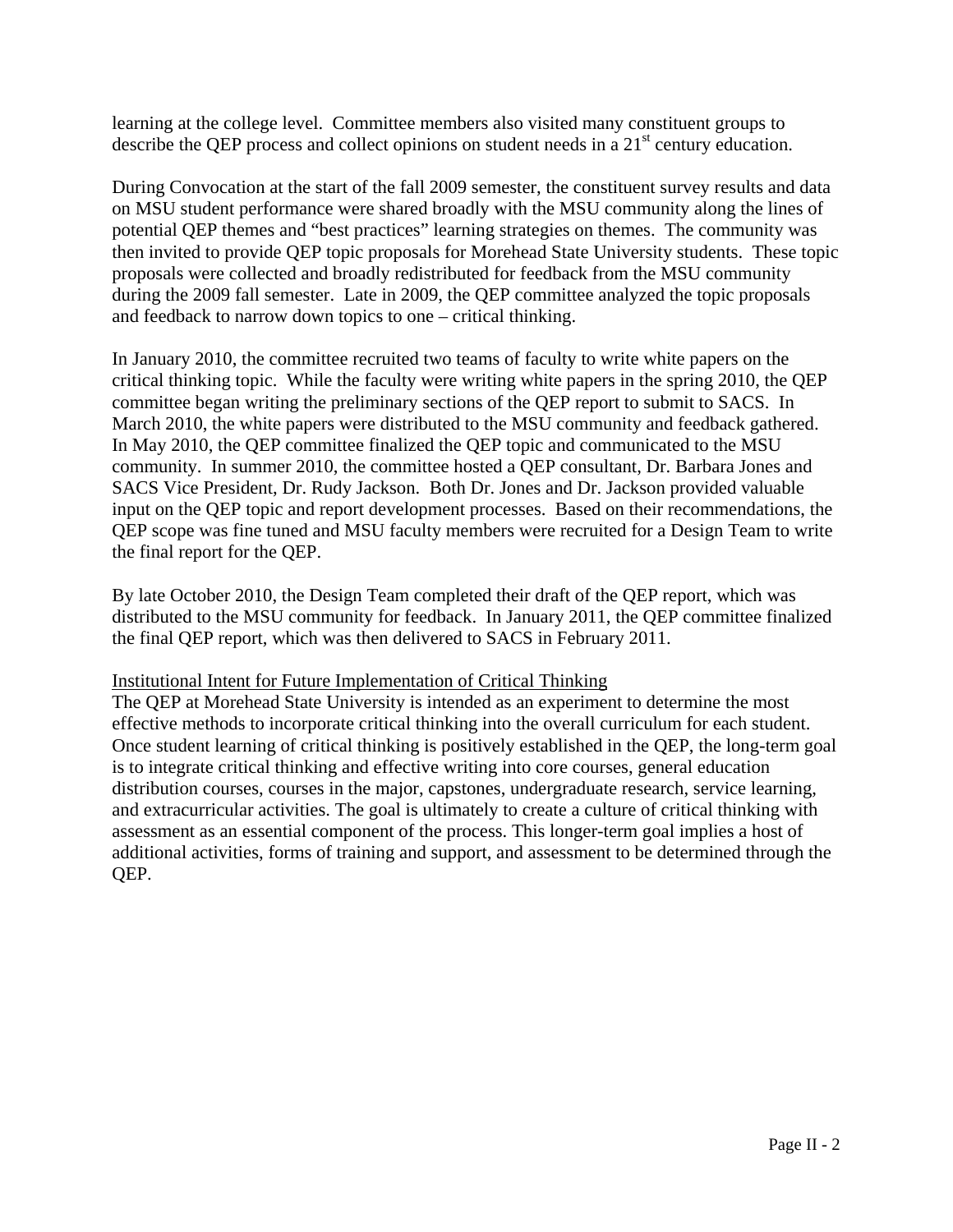#### **Recommendation 2**

*CS 3.2.2(3) (Institutional Capability for the Initiation, Implementation, and Completion of the QEP)* The Committee recommends that MSU develop a realistic multi-year budget that represents the various stages of expenditure in terms of implementing the QEP.

#### **Budget**

The budget includes new resources that will be needed to fund the QEP as well as identifies existing resources within the University's operating budget that will be reallocated in support of QEP activities. The reallocated items are identified on the budget worksheet with light shading. Both new and existing resources are subtotaled at the bottom of the worksheet for each year and in the grand budget totals. By including new and existing resources, the budget reflects the University's total fiscal commitment to the QEP.

For each of the five years, the budget is divided into two primary categories: Personnel and Operating. Within each primary category, allocations are classified into three support areas: Administrative, Professional Development and Assessment. The breakdown provides detail on the financial commitment to these primary support areas each year of the QEP. The following are summary descriptions for each line item identified in the QEP budget. The 2011-2016 QEP budget for Morehead State University follows these descriptions.

#### **Personnel - New:**

**QEP Director**: \$13,400 annually to hire adjunct faculty needed to cover the released instructional time (50% release) of the QEP director each of the five years (\$700 x 6 credit hours x 2 semesters = \$8,400 annually). An additional \$5,000 is budgeted annually for a summer stipend for the QEP Director.

**Training & Curriculum Coordinator:** \$8,400 annually to cover the released instructional time (50% release) of the Training & Curriculum Coordinator for each year (\$700 x 6 credit hour x 2 semesters  $= $8,400$  annually).

**Administrative assistant salary:** A full-time administrative assistant will be assigned half-time to support the QEP Director. Half of the annual salary and benefits (\$13,072) for the full-time position is budgeted in the first year with a 3% annual increase budgeted to accommodate any pay increases approved during the project period.

**Faculty Stipend – Assessment:** \$1,827 is budgeted in both pilot years and the study year to compensate three faculty members to evaluate student work on a final paper in the FYS 101 classes using a critical thinking rubric. Each faculty would receive a \$500 stipend (\$500 x  $3 =$  $$1,500 + 21.74\%$  fringe = \$1,827).

**FYS CT Instructors:** \$6,300 in Pilot 1 to cover three (3) FYS faculty (\$700 x 3 credit hours x 3 faculty  $= $6,300$ ). The budget includes funds to cover six (6) FYS CT Instructors in Pilot 2 and during the study as identified in the QEP Action Plan (\$700 x 3 credit hours x 6 faculty =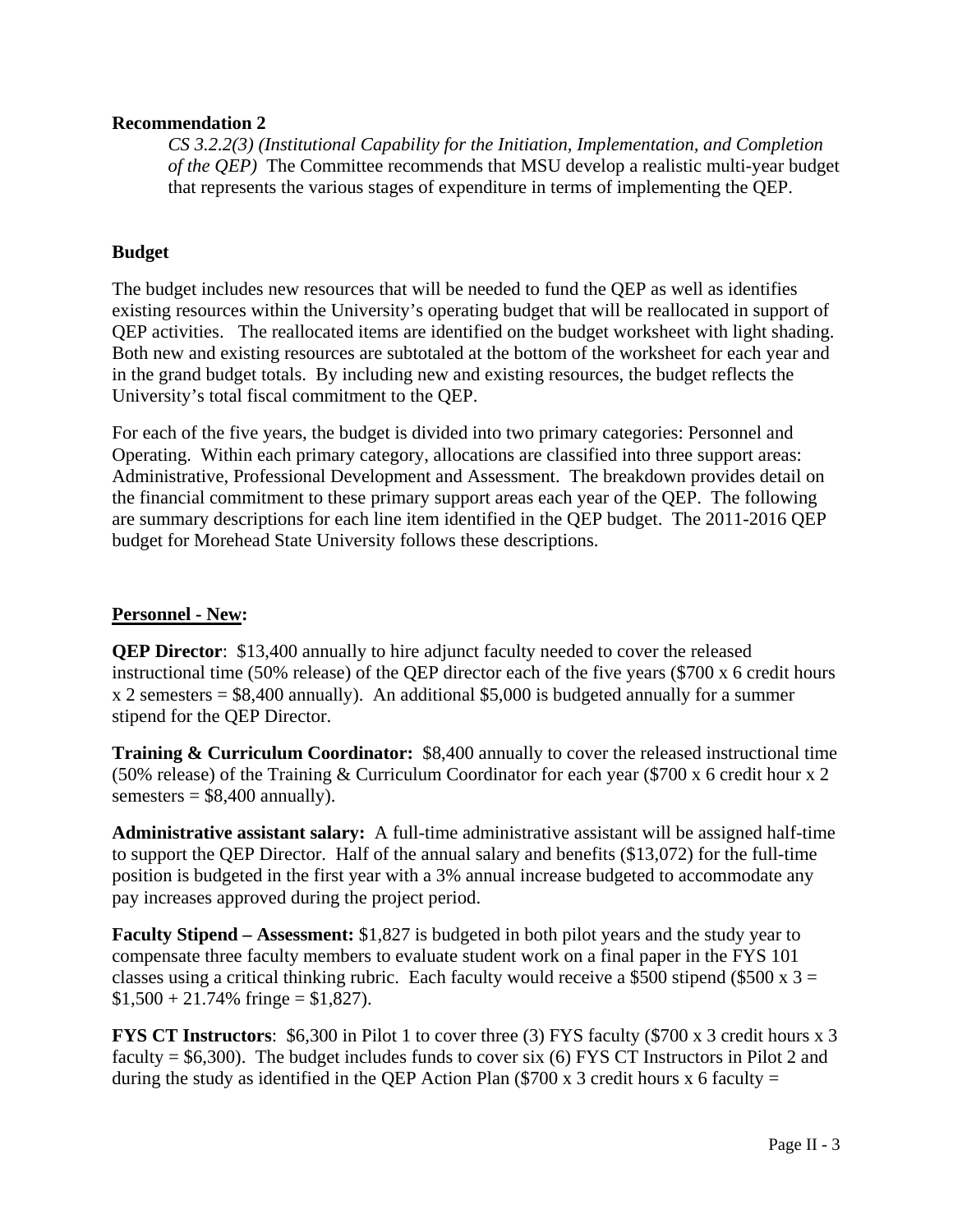\$12,600) annually. The compensation may include but not be limited to funds for professional development, travel, research, stipends and/or teaching reassigned time.

# **Personnel – Existing:**

Three existing positions previously included in the University's Operating Budget have been reassigned in part in support of the QEP. The amount budgeted reflects their current salary multiplied by the percentage of their time that is estimated to be focused on the QEP annually. A three percent increase is included annually to accommodate any increases in salary approved during the project period. The time allocations for each position are as follows:

> General Education Coordinator – 5% Assessment Coordinator – 10% Director, Center for Leadership and Professional Development – 5%

**CT Fellows:** \$2,000 is budgeted in both pilot years and \$3,000 in the study year to compensate faculty serving as Critical Thinking Fellows at \$500 each. The compensation may include but not be limited to funds for professional development, travel, research, stipends and/or teaching reassigned time.

# **Operating – New**

**Travel / CT Conference:** \$12,400 is budgeted in both pilot years and the study year to cover the cost of four (4) faculty to attend the "THE" Critical Thinking Conference at UC-Berkley—a total of twelve (12) faculty over three years.

**Workshops and Seminars:** \$5,000 is budgeted annually to support bringing a variety of workshops, seminars and other professional development opportunities to campus throughout the project period. Estimate two events per academic year for five years. Events might include but not be limited to speakers and workshops from other universities with similar QEP objectives.

**Marketing and Materials:** \$2,000 is budgeted in each pilot year and during the study year to cover the cost of marketing the QEP and materials in support of activities and events. \$1,000 is budgeted during year 4 and 5 for supplies and materials needed to support the assessment and report development.

**Assessments – CAAP:** \$3,000 is budgeted for each pilot year and \$4,000 for the study year to cover the cost of administering the CAAP pre- and post-tests.

# **Operating – Existing**

**Assessments – NSSE/FSSE**: Funding previously existing within the University's budget to support participation in the NSSE and FSSE assessment activities. These costs are reflected in the QEP budget in years 1 and 4 because of their direct support of the QEP.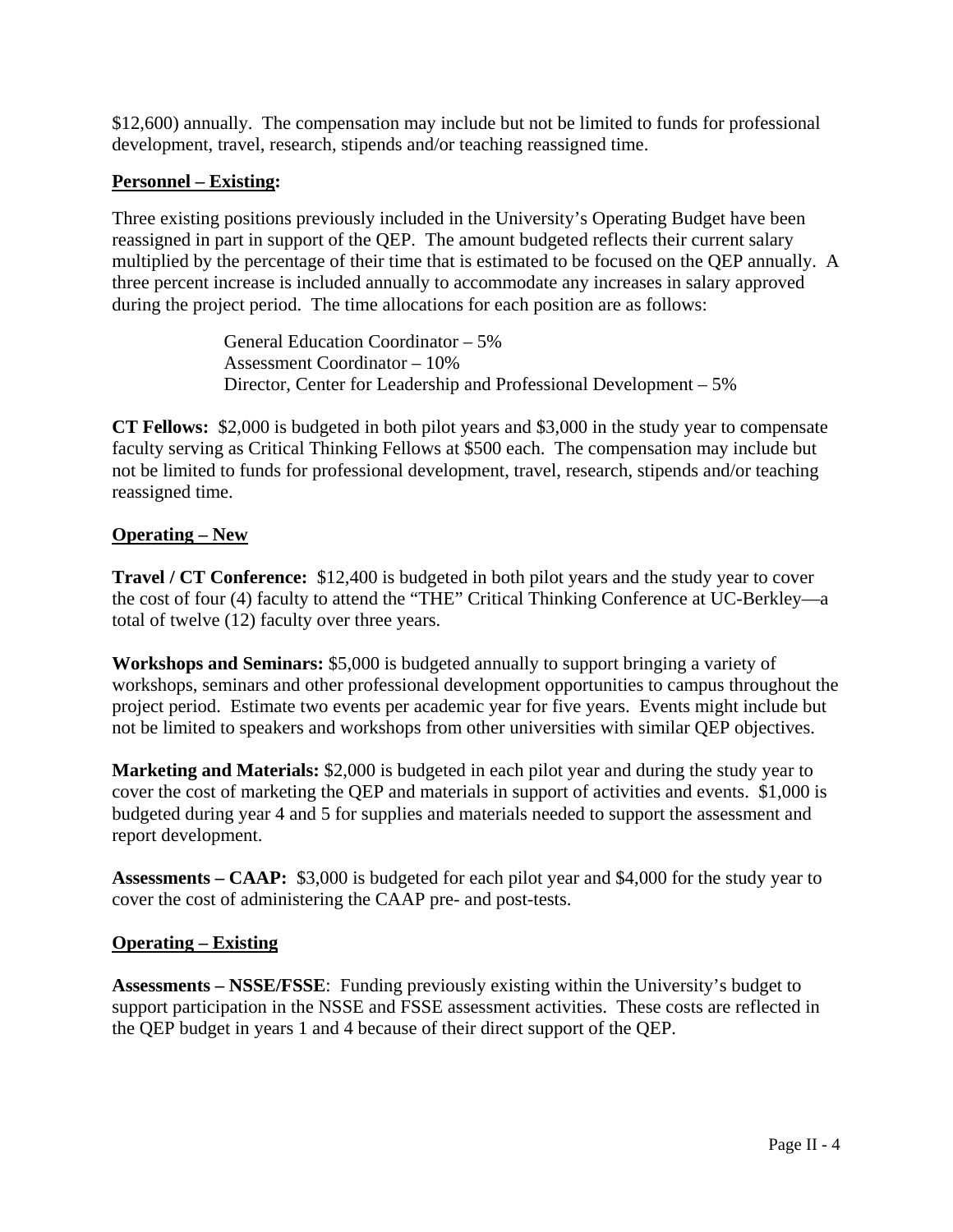# **2011-2016 QEP Budget**

# Morehead State University

|                                                                                                                                                                              |        |                       | Year 1 (2011-2012)<br>Pilot 1 |        |               |                    | Year 2 (2012-2013)<br>Pilot <sub>2</sub> |        |                    | Year 3 (2013-2014)<br><b>STUDY</b> |        |                |                         |               | Year 4 (2014-2015)<br>Assess & Analyze |        |        | Year 5 (2015-2016)<br>5th Year Report |            |                |                                    |                      | <b>Grand Total</b> |         |
|------------------------------------------------------------------------------------------------------------------------------------------------------------------------------|--------|-----------------------|-------------------------------|--------|---------------|--------------------|------------------------------------------|--------|--------------------|------------------------------------|--------|----------------|-------------------------|---------------|----------------------------------------|--------|--------|---------------------------------------|------------|----------------|------------------------------------|----------------------|--------------------|---------|
|                                                                                                                                                                              | ਣ੍ਹ    | Development<br>동<br>Ĕ |                               | Total  | Administrativ | polon<br>ਨ<br>Prof |                                          | Total  | ā<br>Administrativ | Development<br>onal<br>Professi    | Costs  | Total          | Costs<br>Administrative | පී<br>Ĕ       | Costs<br>ŧ                             | Total  |        | velopr<br>Ō<br>Ĕ                      | Costs<br>ு | Total          | š<br>Administrativ                 |                      | Costs<br>ŧ         | Total   |
| <b>Personnel - New</b>                                                                                                                                                       |        |                       |                               |        |               |                    |                                          |        |                    |                                    |        |                |                         |               |                                        |        |        |                                       |            |                |                                    |                      |                    |         |
| QEP Director                                                                                                                                                                 | 13,400 |                       |                               | 13,400 | 13,400        |                    |                                          | 13,400 | 13,400             |                                    |        | 13,400         | 13,400                  |               |                                        | 13,400 | 13,400 |                                       |            | 13,400         | 67,000                             |                      | $\sim$             | 67,000  |
| Training & Curr. Coord                                                                                                                                                       | 8.400  |                       |                               | 8.400  | 8.400         |                    |                                          | 8.400  | 8.400              |                                    |        | 8.400          | 8.400                   |               |                                        | 8.400  | 8.400  |                                       |            | 8.400          | 42.000                             |                      |                    | 42,000  |
| Administrative Assistant                                                                                                                                                     | 13,072 |                       |                               | 13,072 | 13,464        |                    |                                          | 13,464 | 13,868             |                                    |        | 13,868         | 14,284                  |               |                                        | 14,284 | 14,713 |                                       |            | 14,713         | 69,401                             |                      | $\sim$             | 69,401  |
| Faculty Stipend - Assess.                                                                                                                                                    |        |                       | 1.827                         | 1.827  |               |                    | 1.827                                    | 1.827  |                    |                                    | 1.827  | 1.827          |                         |               |                                        |        |        |                                       |            |                |                                    |                      | 5,481              | 5,481   |
| <b>FYS CT Instructors</b>                                                                                                                                                    | 6,300  |                       |                               | 6,300  | 12,600        |                    |                                          | 12,600 | 12,600             |                                    |        | 12,600         |                         |               |                                        |        |        |                                       |            |                | 31.500                             |                      |                    | 31,500  |
| <b>Personnel - Existing</b>                                                                                                                                                  |        |                       |                               |        |               |                    |                                          |        |                    |                                    |        |                |                         |               |                                        |        |        |                                       |            |                |                                    |                      |                    |         |
| <b>General Education Coord</b>                                                                                                                                               | 7,625  |                       |                               | 7,625  | 7,853         |                    |                                          | 7,853  | 8,089              |                                    |        | 8,089          | 8,332                   |               |                                        | 8,332  | 8,581  |                                       |            | 8,581          | 40,479                             |                      |                    | 40,479  |
| Assessment Coord                                                                                                                                                             |        |                       | 5.675                         | 5,675  |               |                    | 5.845                                    | 5.845  |                    |                                    | 6.021  | 6,021          |                         |               | 6.201                                  | 6,201  |        |                                       | 6.387      | 6,387          |                                    |                      | 30.130             | 30,130  |
| Dir., Ctr Lead & Prof Dev                                                                                                                                                    |        | 4,952                 |                               |        |               | 5,101              |                                          |        |                    | 5,254                              |        |                |                         | 5,451         |                                        |        |        | 5,574                                 |            |                |                                    | 26,332               | $\sim$             |         |
| <b>CT Fellows</b>                                                                                                                                                            |        | 2,000                 |                               | 2,000  |               | 2,000              |                                          | 2,000  |                    | 3,000                              |        | 3,000          |                         |               |                                        |        |        |                                       |            |                |                                    | 7,000                |                    | 7,000   |
| <b>Total Personnel</b>                                                                                                                                                       | 48,797 | 6,952                 | 7,502                         |        | 58,299 55,717 | 7,101              | 7,672                                    | 65,390 | 56,357             | 8,254                              | 7,848  | 67,205         | 44,416                  | 5,451         | 6,201                                  | 50,617 | 45,094 | 5,574                                 | 6,387      |                | 51,482 250,380                     | 33,332 35,611        |                    | 292,991 |
|                                                                                                                                                                              |        |                       |                               |        |               |                    |                                          |        |                    |                                    |        |                |                         |               |                                        |        |        |                                       |            |                |                                    |                      | $\sim$             |         |
| <b>Operating - New</b>                                                                                                                                                       |        |                       |                               |        |               |                    |                                          |        |                    |                                    |        |                |                         |               |                                        |        |        |                                       |            |                |                                    |                      |                    |         |
| Travel / CT Conference                                                                                                                                                       |        | 12.400                |                               | 12,400 |               | 12.400             |                                          | 12.400 |                    | 12.400                             |        | 12,400         |                         |               |                                        |        |        |                                       |            |                |                                    | 37,200               |                    | 37.200  |
| Workshops & Seminars                                                                                                                                                         |        | 5,000                 |                               | 5,000  |               | 5,000              |                                          | 5.000  |                    | 5,000                              |        | 5,000          |                         | 5,000         |                                        | 5.000  |        | 5.000                                 |            | 5,000          |                                    | 25,000               | $\sim$             | 25,000  |
| Marketing & Materials                                                                                                                                                        | 2.000  |                       |                               | 2,000  | 2,000         |                    |                                          | 2,000  | 2,000              |                                    |        | 2,000          | 1,000                   |               |                                        | 1,000  | 1.000  |                                       |            | 1,000          | 8,000                              |                      |                    | 8,000   |
| Assessments - CAAP                                                                                                                                                           |        |                       | 3,000                         | 3,000  |               |                    | 3,000                                    | 3,000  |                    |                                    | 4.000  | 4.000          |                         |               |                                        |        |        |                                       |            |                |                                    | $\sim$               | 10,000             | 10,000  |
| <b>Operating - Existing</b>                                                                                                                                                  |        |                       |                               |        |               |                    |                                          |        |                    |                                    |        |                |                         |               |                                        |        |        |                                       |            |                |                                    |                      |                    |         |
| Assessments - NSSE /FSSE                                                                                                                                                     |        |                       | 4.000                         | 4,000  |               |                    |                                          |        |                    |                                    |        |                |                         |               | 4.000                                  | 4.000  |        |                                       |            | $\sim$         |                                    |                      | 8,000              | 8,000   |
| <b>Total Operating</b>                                                                                                                                                       | 2,000  | 17,400                | 7,000                         | 26,400 | 2,000         | 17,400             | 3,000                                    | 22,400 | 2,000              | 17,400                             | 4,000  | 23,400         | 1.000                   | 5,000         | 4,000                                  | 10,000 | 1,000  | 5,000                                 |            | 6.000          | 8,000                              | 62,200 18,000        |                    | 88,200  |
| Subtotal QEP (new)                                                                                                                                                           |        |                       |                               |        |               |                    |                                          |        |                    |                                    |        |                |                         |               |                                        |        |        |                                       |            |                |                                    |                      |                    |         |
|                                                                                                                                                                              |        | 43,172 17,400         | 4,827                         | 65,399 | 49,864 17,400 |                    | 4,827                                    | 72,091 | 50,268 17,400      |                                    |        | 5,827 73,495   | 37,084                  | 5.000         |                                        | 42,084 | 37,513 | 5,000                                 |            |                | 42,513 217,901 62,200 15,481       |                      |                    | 295.582 |
| <b>Subtotal QEP</b> (existing)                                                                                                                                               | 7,625  | 6,952                 | 9,675                         | 19,300 | 7,853         | 7,101              | 5,845                                    | 15,699 | 8,089              | 8,254                              |        | $6,021$ 17,109 | 8,332                   | 5,451         | 10,201                                 | 18,533 | 8,581  | 5,574                                 |            | $6,387$ 14,969 |                                    | 40,479 33,332 38,130 |                    | 85,609  |
| <b>TOTAL QEP Budget</b>                                                                                                                                                      | 50,797 | 24,352                | 14,502                        | 84,699 | 57,717        | 24,501             | 10,672                                   | 87,790 | 58,357             | 25,654                             | 11,848 | 90,605         |                         | 45,416 10,451 | 10,201                                 | 60,617 | 46,094 | 10,574                                |            |                | 6,387 57,482 258,380 95,532 53,611 |                      |                    | 381,191 |
| Note: Shaded costs represent existing funds within the University's operating budget that will be allocated in support of the QEP activities, assessments and administration |        |                       |                               |        |               |                    |                                          |        |                    |                                    |        |                |                         |               |                                        |        |        |                                       |            |                |                                    |                      |                    |         |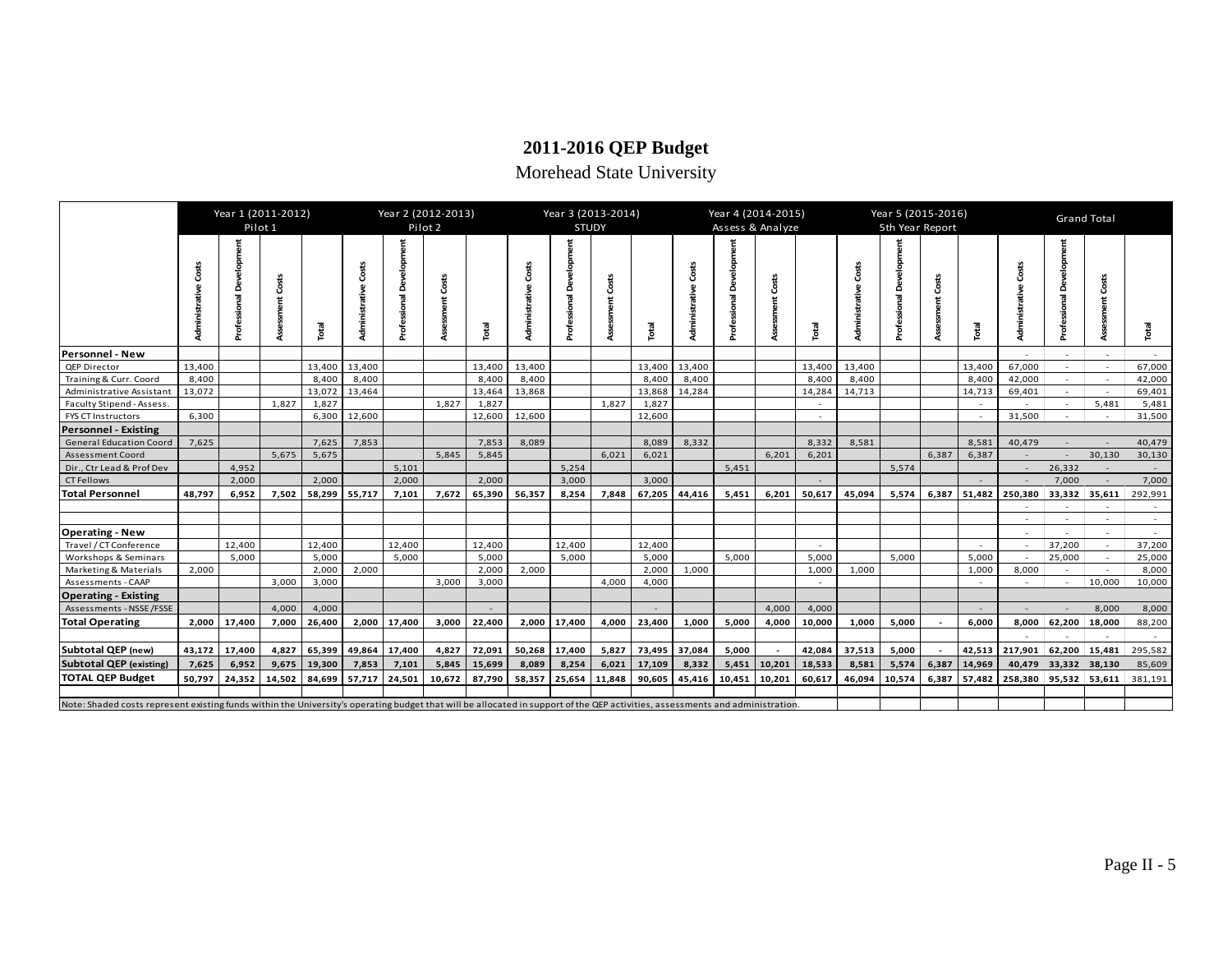# **SECTION II**

# **Recommendation 3**

*CS 3.2.2(3)(Assessment of the QEP)* The Committee recommends that MSU clearly delineate student learning outcomes and the action plans for achieving them.

#### **Recommendation 4**

*CS 3.2.2(3)(Assessment of the QEP)* The Committee recommends that MSU develop a plan for assessing achievement of student learning outcomes that have been established for the QEP.

Based on the recommendations above, the primary components of this response are to:

- o Identify/delineate the critical thinking **student learning outcomes** (SLOs) to be implemented in the FYS 101 course.
- o Identify/describe the **action plan** including performance criteria and example in-class activities for achieving the QEP critical thinking SLOs.
- o Identify/describe an **assessment plan** to evaluate course activities and the overall class in terms of achieving the critical thinking SLOs.

# **Student Learning Outcomes**

Based on the recommendation (#3) from the SACS Reaffirmation Committee, the QEP student learning outcomes (SLOs) for Morehead State University have been more clearly delineated in the form of student learning outcomes and performance criteria for each outcome.

#### **SLO 1 – Student Learning Outcome 1**

Students improve their ability to acquire information and assess it for validity.

Performance criteria for SLO 1:

- 1. Student accurately identifies definitions relevant to the critical thinking process.
- 2. Student correctly identifies credible sources of information.
- 3. Student correctly distinguishes between evidence, assumptions (warrants), and biases expressed or implied in materials provided.
- 4. Student accurately characterizes the evidence in terms of its validity.

#### **SLO 2 – Student Learning Outcome 2**

Students improve their ability to critically explore and analyze information.

Performance criteria for SLO 2:

- 1. Student locates and characterizes a problem raised by supplied materials.
- 2. Student locates evidence related to the problem.
- 3. Student asks effective questions about the problem to discover its complexity and potential solutions.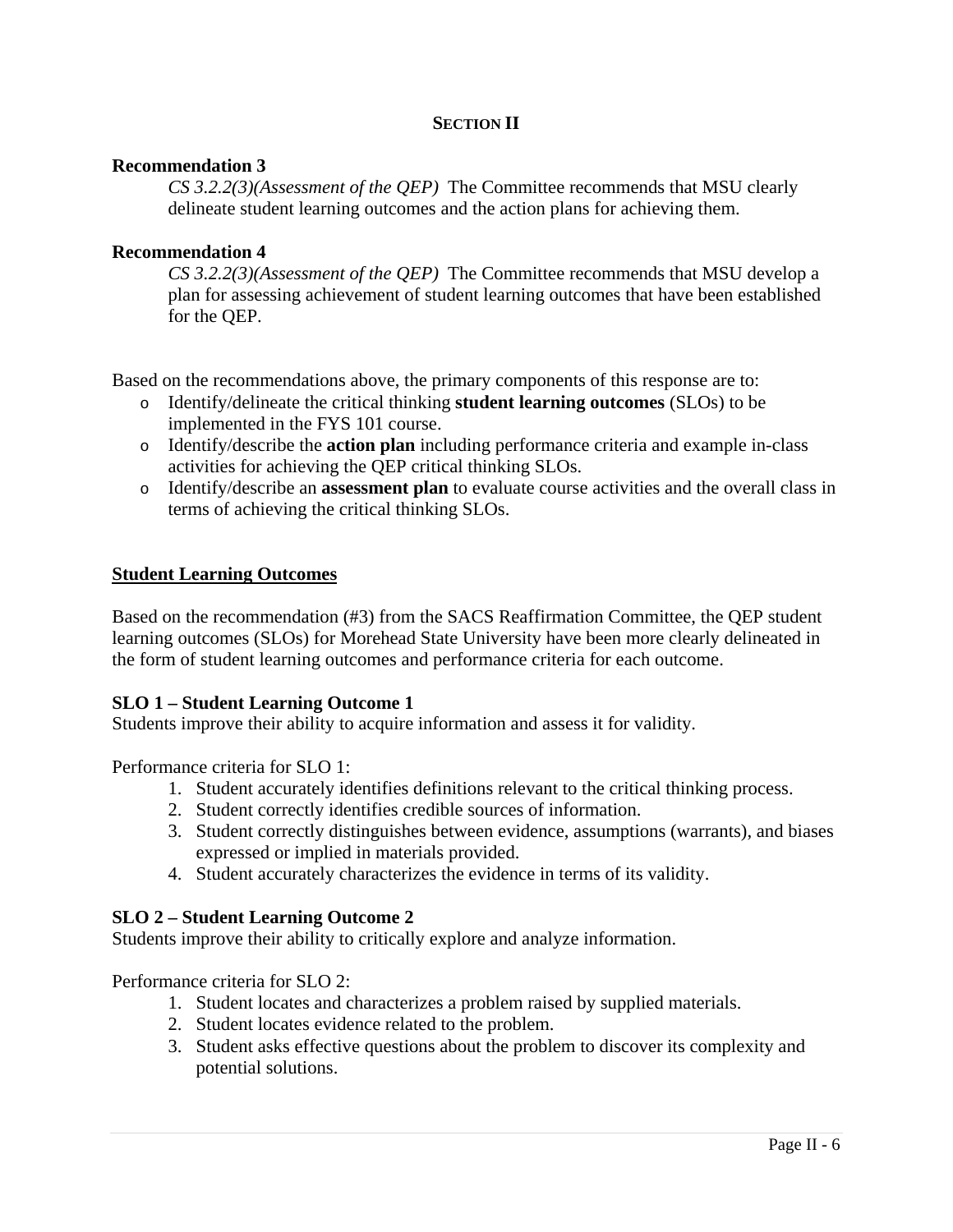- 4. Student sufficiently evaluates assumptions (warrants) inherent in the argument[s] raised (or implied) by the problem in terms of their validity and their effects on others examining the problem.
- 5. Student effectively evaluates the biases of the sources used to examine the problem in terms of their validity and their effects on others examining the problem.

# **SLO 3 – Student Learning Outcome 3**

Students improve their ability to make decisions and act based upon evidentiary information.

Performance criteria:

- 1. Student effectively examines evidence for a solution.
- 2. Student effectively proposes a solution(s) to the problem.
- 3. Student effectively evaluates the assumptions (warrants) inherent in the argument for the solution to the problem.
- 4. Student effectively evaluates the biases of alternative views to the sources that advocate for the solution the student supports.
- 5. Student acknowledges and effectively evaluates the claims of those who support and those who disagree with her/his solution to the problem.
- 6. Student reflects on possible impacts of the solution.

A matrix of the revised QEP SLOs as compared to the MSU general education SLOs for the FYS 101 class is provided in *Appendix A-1 and A-2* (p. II - 12-13).

# **Action Plan**

Based on the recommendation (#3) from the SACS Reaffirmation Committee, action plans for achieving the student learning outcomes are provided. The QEP will assess the effectiveness of the critical thinking SLOs in the general education First Year Seminar (FYS) class. This will be accomplished through two pilots and a study. The first pilot (PILOT 1) will be conducted to design and develop implementation strategies specific to each SLO. The second pilot (PILOT 2) will assess the effectiveness of the teaching/learning strategies in aiding students to accomplish the SLOs. A limited experimental-control group comparison will be used to determine this effectiveness. The STUDY will be an expansion of PILOT 2 to encompass a full implementation utilizing courses of an entire semester.

**PILOT 1.** Three faculty members will be trained to implement the critical thinking SLOs in their FYS 101 classes in PILOT 1 during the 2011 fall semester. The three PILOT 1 faculty have volunteered because they: (a) teach a FYS 101 class; (2) are members of the team that developed this response report; and, (3) are members of the MSU General Education Council and /or members of the Design Team that wrote the MSU QEP Report. The primary intent of PILOT 1 is to design and develop the CT teaching/learning strategies, assignments, and assessments. Training seminars, expert guest-speaker workshops, webinars, and retreats will assist faculty with the development of specific classroom activities, assignments, assessments and rubrics for critical thinking. (*Appendix B*, p. II – 14-15 provides an example training seminar description.) Prior to the fall 2011 semester and after the CT training, the three FYS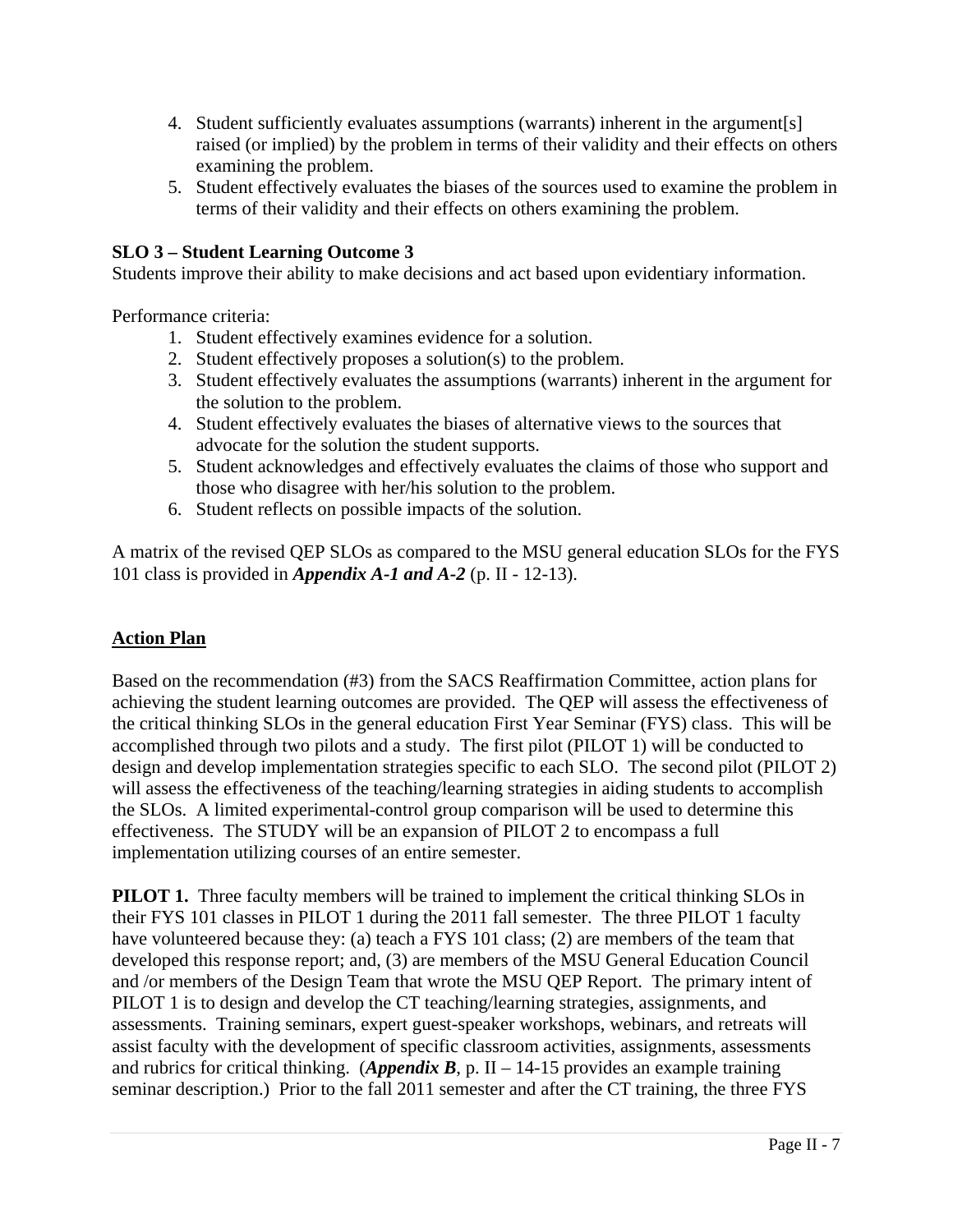faculty will design in-class activities and assignments specific to the CT SLOs. (*Appendix C*, p. II - 16-18 provides a description of example in-class activities.) During the semester, the faculty will meet periodically to discuss and refine teaching strategies. At the completion of the 2011 fall semester, feedback/data from several assessments of the achievement of CT SLOs in PILOT 1 will be used to refine CT teaching/learning strategies, assignments, and assessments. No non-CT control FYS classes will be implemented in PILOT 1.

**PILOT 2.** PILOT 2 will be conducted in the 2012 fall semester and will involve both CT and non-CT classes in the experiment. Faculty will be recruited who teach a FYS 101 class but who were not involved in the SACS response report. Faculty implementing critical thinking in their FYS classes will be trained and provided CT teaching/learning strategies, assignments, and assessments refined from PILOT 1. The same number of FYS faculty will be informed they are in an experimental control group but will not be provided training in implementing critical thinking in their classes. Assessment data in PILOT 2 will be collected and assessed to compare the CT and non-CT control classes in order to determine achievement of CT SLOs. Feedback from faculty and students in PILOT 2 will be used to further refine CT teaching/learning strategies, assignments, and assessments for the STUDY.

**STUDY.** Four to six faculty teaching the FYS class will be recruited and trained to implement critical thinking in their classes. A like number of FYS faculty will be informed they are in an experimental control group but will not be provided CT training. Assessment data in the STUDY will be collected and assessed to compare the CT and non-CT control classes in order to determine achievement of CT SLOs. These data will be aggregated and analyzed to determine the effectiveness of the QEP in terms of the achievement of the CT SLOs. Table 1 below provides a summary of the action plan with specific application dates.

| <b>Year</b> | <b>Months</b> | <b>Action</b>                      | <b>Outcome</b>                              |
|-------------|---------------|------------------------------------|---------------------------------------------|
| 2011        | July          | Three (3) FYS faculty (and QEP     | Faculty are trained on current CT           |
|             |               | Response Report members) in        | teaching/learning strategies                |
|             |               | PILOT 1 attend Critical Thinking   |                                             |
|             |               | conference at UC-Berkley           |                                             |
| 2011        | Aug - Dec     | Conduct PILOT 1 in three (3) FYS   | Implement, evaluate and refine CT           |
|             |               | 101 classes                        | teaching/learning strategies, assignments,  |
|             |               |                                    | assessments (ex: pre/post test, rubrics)    |
| 2012        | Jan - Feb     | Separate faculty team trained.     | 3-4 faculty trained in use of rubric to     |
|             |               | Team independently reviews and     | evaluate class materials. Team provides     |
|             |               | evaluates class assignments using  | feedback on effectiveness of addressing     |
|             |               | rubrics for achievement of SLOs    | the SLOs                                    |
| 2012        | Mar - May     | PILOT 1 faculty and review team    | From results of assessment, refine          |
|             |               | examine and refine CT              | teaching strategies and class materials for |
|             |               | teaching/learning strategies,      | PILOT <sub>2</sub>                          |
|             |               | assignments, assessments           |                                             |
| 2012        | Mar - Jul     | Recruit and train three-four (3-4) | CT and control class faculty teams          |
|             |               | FYS faculty for PILOT 2. Recruit   | formed and trained                          |
|             |               | 3-4 FYS faculty for control group  |                                             |
|             |               | (no CT training).                  |                                             |

# **Table 1. Action Plan**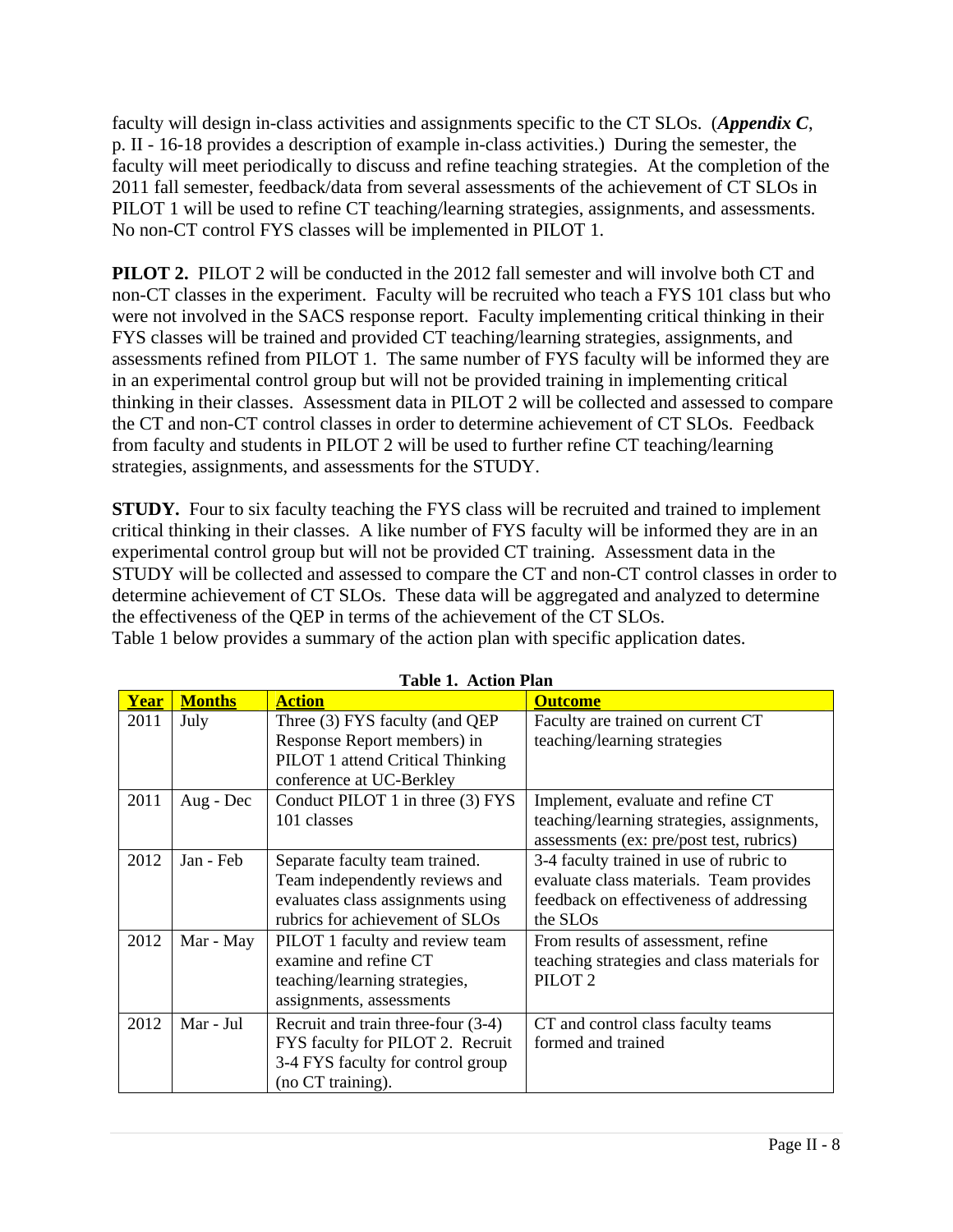| Year | <b>Months</b> | ravit 1. Atuvu rial<br><b>Action</b> | <b>Outcome</b>                              |
|------|---------------|--------------------------------------|---------------------------------------------|
|      |               |                                      |                                             |
| 2012 | Jul           | Selected 3-4 FYS faculty attend      | Faculty are trained on current CT           |
|      |               | CT conference                        | teaching/learning strategies                |
| 2012 | Aug - Dec     | Conduct PILOT 2                      | Collect and assess comparison data from     |
|      |               |                                      | CT and control classes to determine         |
|      |               |                                      | achievement of CT SLOs                      |
|      |               |                                      | Evaluate and assess the effectiveness of    |
|      |               |                                      | the refined CT teaching/learning            |
|      |               |                                      | strategies, materials, assessments          |
| 2013 | Jan - Feb     |                                      |                                             |
|      |               | Separate faculty team                | Team provides feedback on effectiveness     |
|      |               | independently reviews and            | of addressing the SLOs in the CT and        |
|      |               | evaluates CT and control classes     | control classes                             |
| 2013 | Mar - May     | PILOT 2 faculty and review team      | From results of assessment, refine          |
|      |               | examine and refine CT                | teaching strategies and class materials for |
|      |               | teaching/learning strategies,        | <b>STUDY</b>                                |
|      |               | assignments, assessments             |                                             |
| 2013 | Mar - Jul     | Recruit and train four-six (4-6)     | CT and control class faculty teams          |
|      |               | FYS faculty for STUDY. Recruit       | formed and trained                          |
|      |               | 4-6 FYS faculty for control group    |                                             |
|      |               | (no CT training).                    |                                             |
| 2013 | Jul           | Selected 4-6 FYS faculty attend      | Faculty are trained on current CT           |
|      |               | CT conference                        | teaching/learning strategies                |
|      |               |                                      |                                             |
| 2013 | Aug - Dec     | <b>Conduct STUDY</b>                 | Collect and assess comparison data from     |
|      |               |                                      | CT and control classes to determine         |
|      |               |                                      | achievement of CT SLOs                      |
| 2014 | Jan - Feb     | Separate faculty team                | Team provides feedback on effectiveness     |
|      |               | independently reviews and            | of addressing the SLOs in the CT and        |
|      |               | evaluates CT and control classes     | control classes                             |
| 2014 | Mar - Dec     |                                      | Determine the effectiveness of the QEP at   |
|      |               |                                      | achieving the CT SLOs                       |
|      |               |                                      |                                             |
| 2015 | Jan - Mar     | Aggregate and analyze results        | Determine most effective methods to         |
|      |               |                                      | incorporate critical thinking into the      |
|      |               |                                      | overall curriculum                          |
| 2015 | Mar - Dec     | Write SACS 5th year report           | Draft report completed and reviewed         |
|      |               |                                      |                                             |
|      |               |                                      | Begin initial steps to incorporate critical |
|      |               |                                      | thinking into overall curriculum            |
| 2016 | Jan - May     | Finalize, submit, defend report      | Final report completed and approved         |
|      |               |                                      |                                             |
|      |               |                                      | Continue incorporating critical thinking    |
|      |               |                                      | into the curriculum - general education,    |
|      |               |                                      | courses in the major, capstones,            |
|      |               |                                      | undergraduate research, service             |
|      |               |                                      |                                             |
|      |               |                                      | learning, extracurricular activities        |

**Table 1. Action Plan**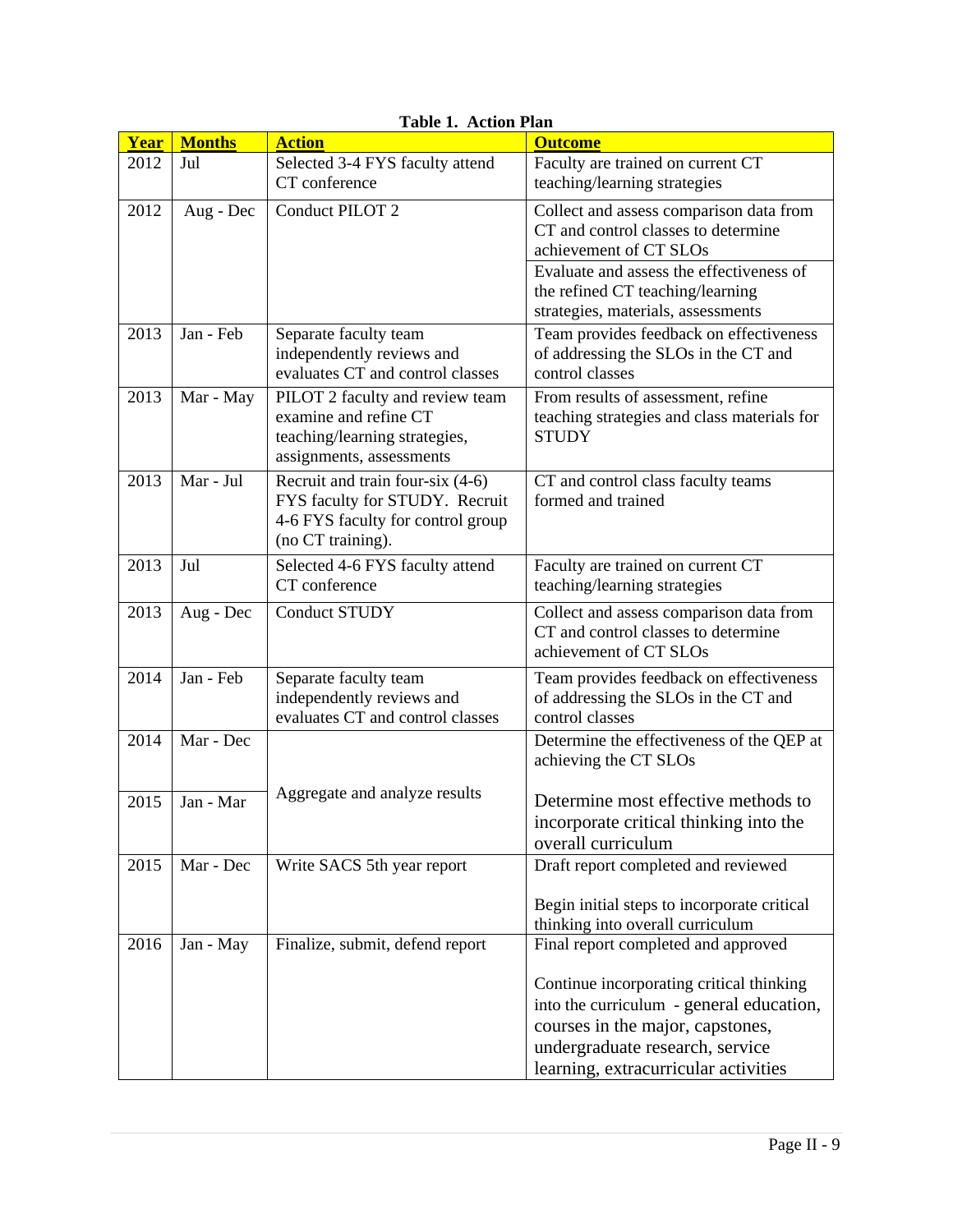# **Assessment Plan**

Based on the recommendation (#4) from the SACS Reaffirmation Committee, a plan for assessing achievement of the QEP student learning outcomes is provided. Table 2 on the next page provides a summary of the assessment plan.

- Pre/posttest a standardized test (CAAP CT module) will be administered in the FYS 101 classes implementing critical thinking SLOs and the control classes for the two pilots and the study. This administration will occur at the beginning and end of the class.
- The course-embedded assignments developed and implemented by FYS faculty to address the individual critical thinking SLOs (1, 2, and 3) will be assessed using a rubric for each SLO. These rubrics will be based upon the performance criteria for each SLO. This evaluation will be completed by the FYS faculty teaching the classes.
- Once the FYS classes are completed, an independent faculty team will review and evaluate student work on final assignments using the associated rubrics. The intent of this assessment is to validate the appraisal of the assignment by the FYS faculty. If a lack of reliability is evident, an open discussion will be convened with FYS and independent faculty to clarify expectations of accomplishment and understanding of the rubrics. This assessment process occurs three (3) times, after Pilot 1, after Pilot 2 and after the Study.
- After Pilot 1 and again after Pilot 2, the independent faculty team will review the effectiveness of the critical thinking teaching/learning strategies, class materials, and assessment instruments and methods.
- The faculty implementing CT in the FYS classes and the independent faculty review team will examine and refine CT teaching/learning strategies, assignments, assessments after Pilot 1 and after Pilot 2.
- Student perceptions will be investigated through the use of two surveys. The first survey will be administered at the end of each pilot and the study to determine student perception of their preparedness in executing components of each of the SLOs. A locally-developed survey will be administered with survey items tailored for each of the performance indicators. The second survey, the NSSE, will be administered during the 2011 fall semester to the students in PILOT 1 and again in 2015 spring semester when the freshman from PILOT 1 are seniors.
- The Assessment Coordinator will use data from the independent faculty team to investigate the reliability and validity of all in-house instruments. Reliability will be based on the Spearman-Brown coefficient and internal consistency (validity) will be based on Cronbach's alpha.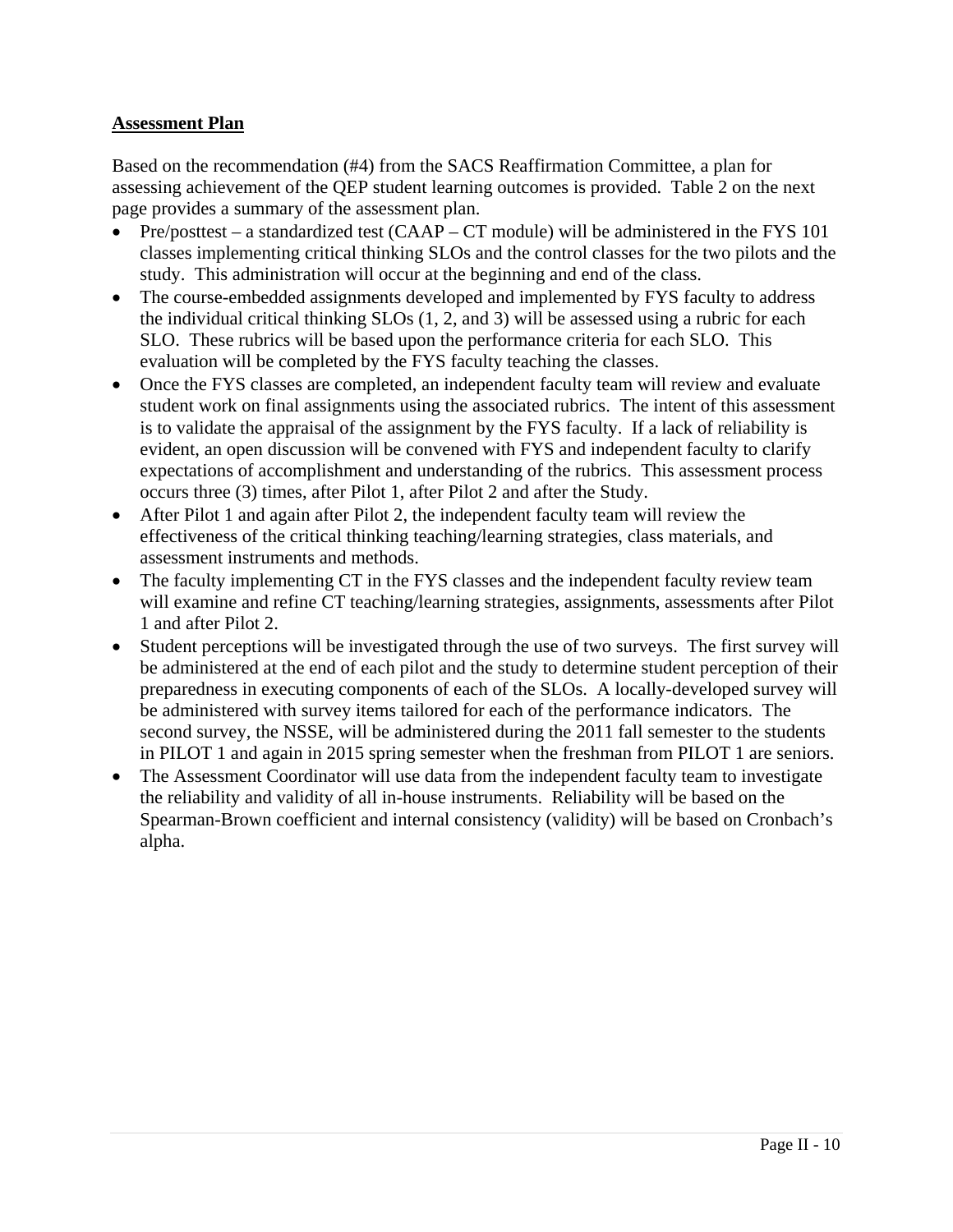| <b>QEP SLOs Assessed</b>                                               | <b>Type of Measure</b>     | <b>Measure</b><br>(See Appendix D<br>$p. II - 19-22$ | <b>Person Responsible</b>        | <b>Administration</b>                         |
|------------------------------------------------------------------------|----------------------------|------------------------------------------------------|----------------------------------|-----------------------------------------------|
| All SLO <sub>s</sub>                                                   | Direct Pre-<br>posttest    | CAAP-CT module                                       |                                  | Beginning $&$ end of<br>class                 |
| 1. Students improve their ability to<br>acquire information and assess | Direct -<br>Formative      | <b>CT</b> Assessment<br>Rubric 1                     | <b>FYS</b> Faculty<br>$\bullet$  | • 2 -3 times /class                           |
| it for validity.                                                       |                            |                                                      | Independent faculty<br>$\bullet$ | • End of class                                |
| 2. Students improve their ability to                                   | Direct -<br>Formative      | <b>CT</b> Assessment<br>Rubric 2                     | <b>FYS</b> Faculty<br>$\bullet$  | • 2 -3 times /class                           |
| critically explore and analyze<br>information.                         |                            |                                                      | Independent faculty<br>$\bullet$ | • End of class                                |
| 3. Students improve their ability to<br>make decisions and act based   | Direct -<br>Formative      | <b>CT Writing Rubric</b>                             | <b>FYS</b> Faculty<br>$\bullet$  | • 2 -3 times /class                           |
| upon evidentiary information.                                          |                            |                                                      | Independent faculty<br>$\bullet$ | End of class<br>$\bullet$                     |
| All SLOs                                                               | Indirect – Local<br>Survey | <b>Student Preparedness</b><br>Survey                | <b>QEP</b> Director              | End of Pilot $1 & 2$                          |
| All SLOs                                                               | Indirect – NSSE            | CT skills                                            | <b>QEP</b> Director              | End of Pilot 1 (fall<br>2011) and 2015 spring |
| <b>Instrument Quality for all SLOs</b>                                 | <b>Statistic</b>           | • Spearman-Brown<br>• Cronbach's Alpha               | Assessment<br>Coordinator        | End of Pilot $1 & 2$                          |

# **Table 2: Assessment Plan Summary**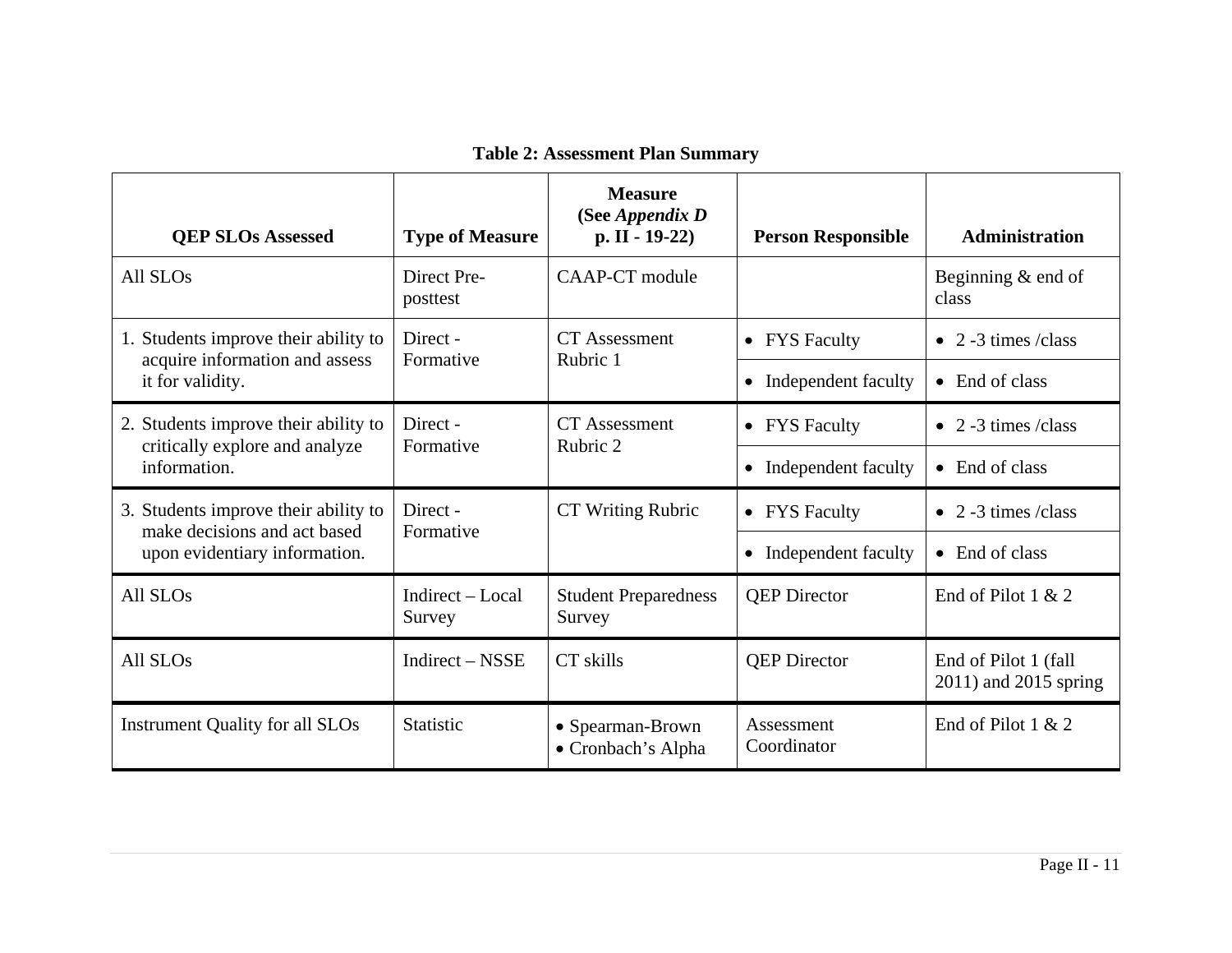# **Appendix A-1 (Matrix)**

#### **Matrix of revised QEP SLOs as compared to MSU general education SLOs for FYS 101 class**

| <b>QEP SLOs</b>                               | <b>Performance Criteria</b>                                                                                                                                                                            | <b>General</b><br><b>Education</b><br><b>SLOs for FYS*</b> | <b>General Education</b><br><b>SLO 2 Intellectual</b><br>Skills* |
|-----------------------------------------------|--------------------------------------------------------------------------------------------------------------------------------------------------------------------------------------------------------|------------------------------------------------------------|------------------------------------------------------------------|
|                                               | 1. Accurately identify definitions relevant to the<br>critical thinking process.                                                                                                                       |                                                            |                                                                  |
| 1. Acquire<br>information                     | 2. Correctly identifies credible sources of<br>information.                                                                                                                                            |                                                            | 2a                                                               |
| and assess it<br>for validity                 | 3. Correctly distinguishes between evidence,<br>assumptions (warrants), and biases expressed or<br>implied in materials provided.                                                                      | $1a$ , $1b$                                                | 2c                                                               |
|                                               | 4. Accurately characterizes the evidence in terms of<br>its validity.                                                                                                                                  | 1a, 1c                                                     | 2a                                                               |
|                                               | 1. Locates and characterizes a problem raised by<br>supplied materials.                                                                                                                                | 1 <sub>b</sub>                                             | 2a, 2b                                                           |
|                                               | 2. Locates evidence related to the problem.                                                                                                                                                            | 1 <sub>b</sub>                                             | 2a, 2e                                                           |
| 2. Critically<br>explore and                  | 3. Asks effective questions about the problem to<br>discover its complexity and potential solutions.                                                                                                   | 2e, 2f                                                     | 2b, 2e, 2f                                                       |
| analyze<br>information                        | 4. Sufficiently evaluates assumptions (warrants)<br>inherent in the argument[s] raised (or implied) by the<br>problem in terms of their validity and their effects on<br>others examining the problem. | 2d, 2e, 2f                                                 | 2a, 2b, 2d, 2e, 2f                                               |
|                                               | 5. Effectively evaluates the biases of the sources<br>used to examine the problem in terms of their<br>validity and their effects on others examining the<br>problem.                                  | 1a, 2d                                                     | 2a, 2d                                                           |
|                                               | 1. Effectively examines evidence for a solution.                                                                                                                                                       | 1b, 2e, 2f                                                 | 2a, 2b, 2e, 2f                                                   |
|                                               | 2. Effectively proposes a solution(s) to the problem.                                                                                                                                                  | 1a, 1c, 2e                                                 | 2e                                                               |
| 3. Make<br>decisions<br>and act<br>based upon | 3. Effectively evaluates the assumptions (warrants)<br>inherent in the argument for the solution to the<br>problem.                                                                                    | 2e                                                         | 2e                                                               |
| evidentiary<br>information                    | 4. Effectively evaluates the biases of alternative<br>views to the sources that advocate for the solution<br>the student supports.                                                                     | 2d                                                         | 2d                                                               |
|                                               | 5. Acknowledges and effectively evaluates the<br>claims of those who support and those who disagree<br>with her/his solution to the problem.                                                           | 1a, 1b                                                     | 2a                                                               |
|                                               | 6. Reflects on possible impacts of the solution.                                                                                                                                                       | 2e, 2f                                                     | 2e, 2f                                                           |

\* Refer to MSU General Education Student Learning Outcomes on following page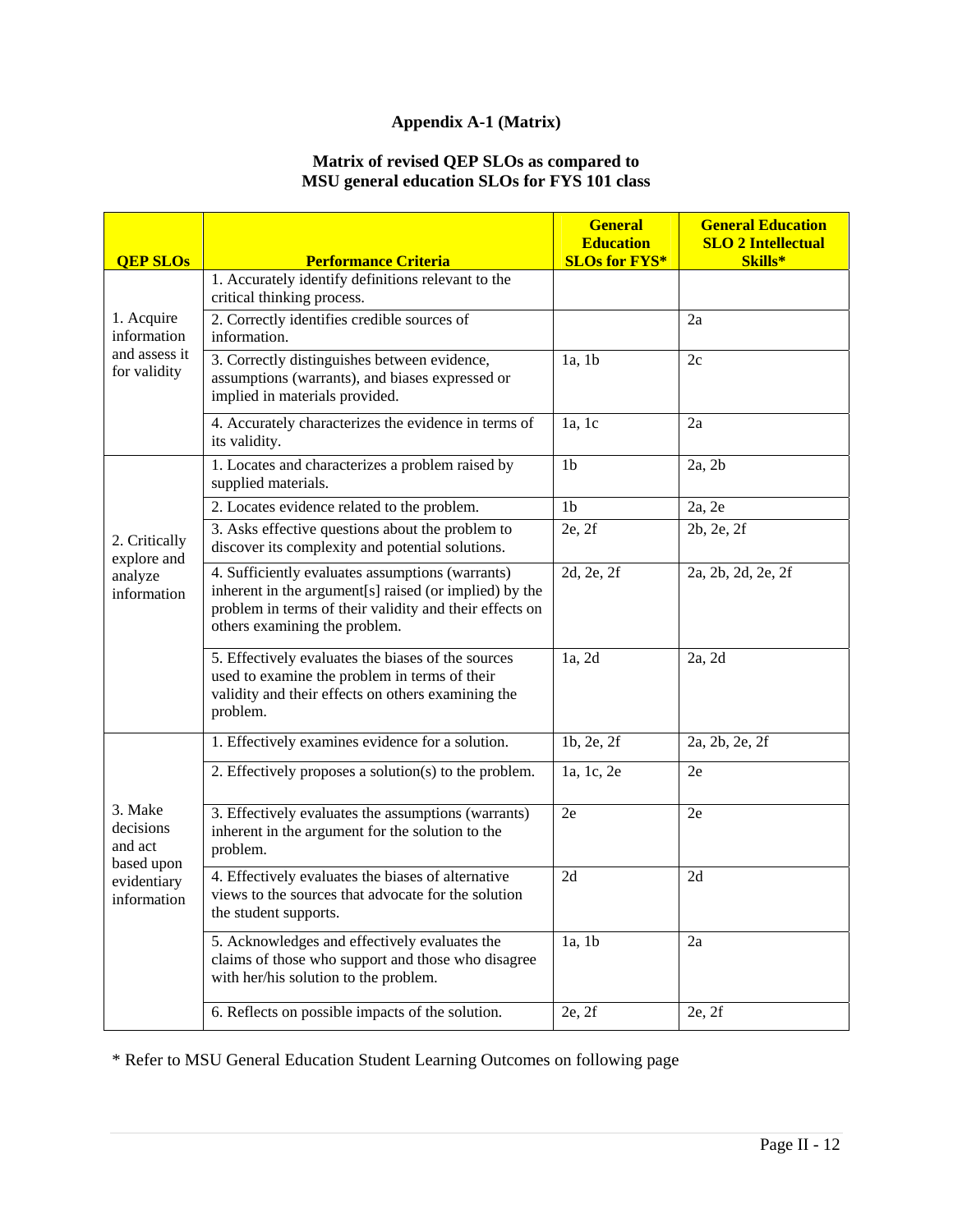#### **Appendix A-2 (MSU General Education SLOs)**

1. Communication Skills

Students will demonstrate ability to:

- 1a. Listen and speak effectively in conversational, small group, public and intercultural contexts
- 1b. Read college-level critical, creative and technical texts for comprehension
- 1c. Write effectively for a variety of target audiences using conventions associated with standard English
- 1d. Convey quantitative and qualitative relationships using symbols, equations, graphs, and tables
- 2. Intellectual Skills

Students will demonstrate ability to:

- 2a. Employ current technologies to locate, analyze, evaluate and use information in multiple contexts and for a variety of purposes
- 2b. Recognize and effectively utilize both deductive and inductive reasoning
- 2c. Thoughtfully analyze and evaluate diverse points of view
- 2d. Perceive and articulate ethical consequences of decisions and actions
- 2e. Apply knowledge and skills to new settings and complex problems
- 2f. Explore the connections among practical, esoteric, critical and creative thinking
- 3. Quantitative Skills

Students will demonstrate ability to:

- 3a. Analyze situations and/or problems using arithmetic, geometric, algebraic and statistical methods
- 3b. Use deductive reasoning in a formal, symbolic, axiomatic system
- 3c. Verify answers to mathematical and scientific problems in order to determine reasonableness, identify alternative methods of solution, and select the most reliable results
- 4. Knowledge of Human Cultures
	- Students will demonstrate ability to:
	- 4a. Examine the history of the United States and explain the basic principles and operation of the United States government with a view to being a responsible citizen
	- 4b. Investigate the worldview and/or history of cultures outside the United States
	- 4c. Analyze cultural, social, economic, geographic and historical dynamics that influence individuals and groups
	- 4d. Comprehend the cycle of human growth necessary to provide sustained health and individual well-being
- 5. Knowledge of the Natural World

Students will demonstrate ability to:

- 5a. Comprehend and apply basic scientific, quantitative, and technological methods and knowledge of natural systems to the solution of scientific problems
- 5b. Employ scientific methods and theories to analyze and address open and debated questions in the sciences
- 5c. Analyze explanations to classify them as scientific or nonscientific
- 6. Knowledge of Aesthetics

Students will demonstrate ability to:

- 6a. Analyze the significance of diverse creative productions and explain how ideas are communicated effectively through the expressive arts (literature, theatre, dance, music, and visual arts)
- 6b. Describe and analyze the aesthetic value of creative productions in cultural and historical context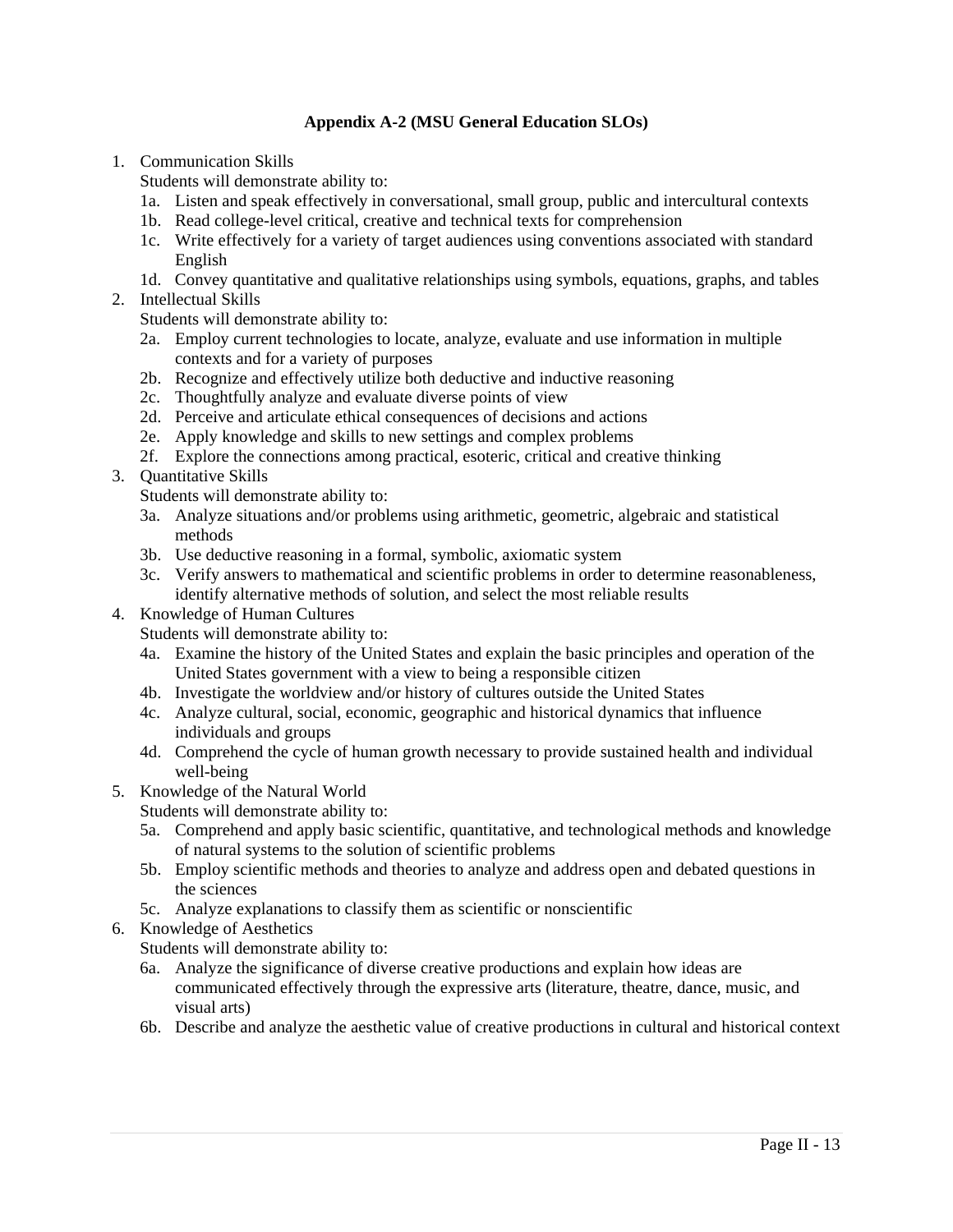# **Appendix B**

#### **Faculty Training Module SLO 2: Students improve their ability to critically explore and analyze information**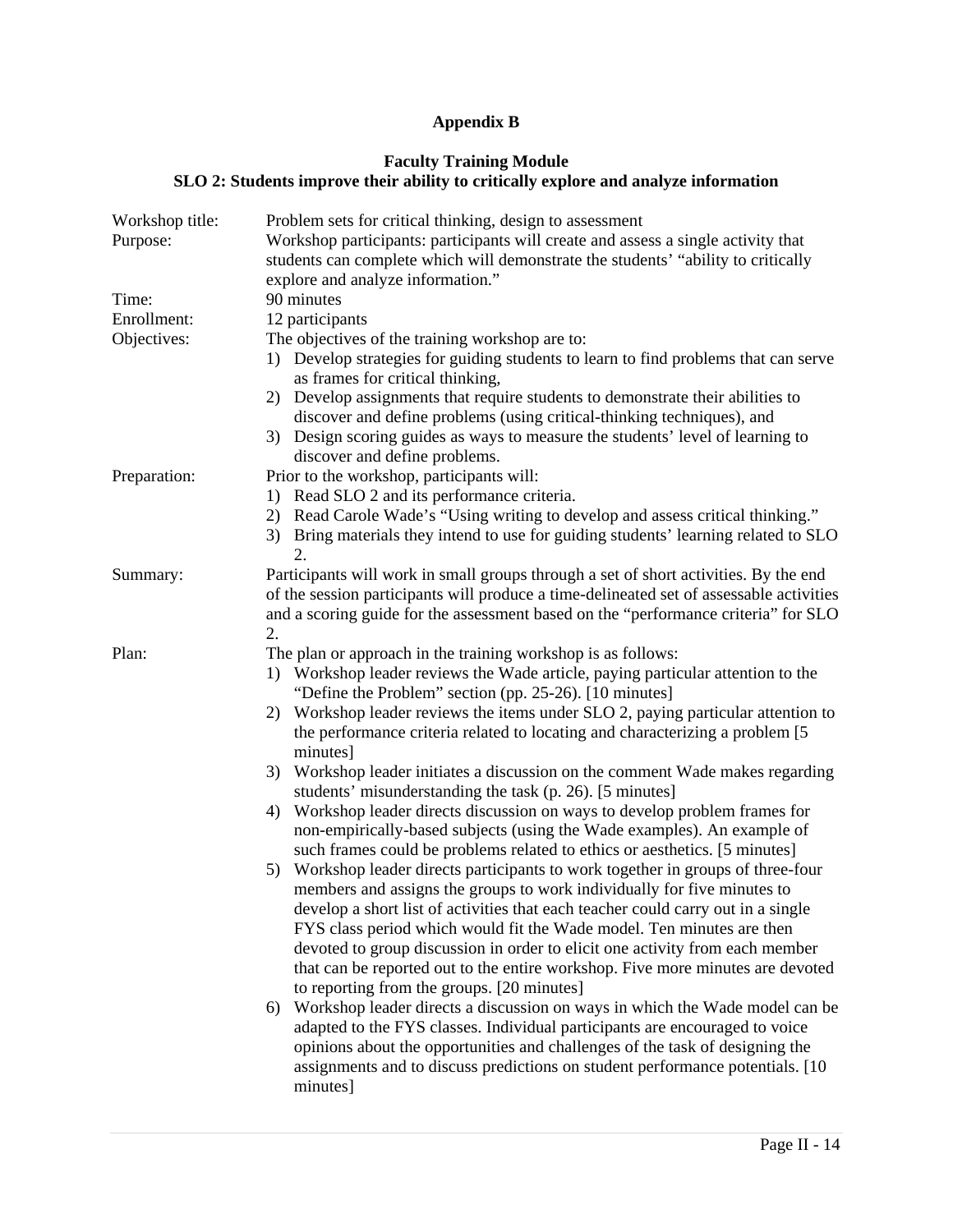- 7) Workshop leader directs participants' attention to assessment and designing assessment instruments based on predefined performance criteria. The leader invites participants to ask questions about the relationship between SLO 2 and its performance criteria. [5 minutes]
- 8) Workshop leader directs participants to work together in groups of three-four members and assigns the groups to work individually for five minutes to develop a scoring guide (rubric) that aligns with the stated performance criteria of Objective 2 and that could be used to assess the performance of students (in a single FYS class) on their response to the assignment developed in step 5 (above). Ten minutes are then devoted to group discussion focused on the level of alignment exhibited by different members' scoring guides. Each group is to prepare a two-minute report which focuses on the opportunities and challenges that the model and the alignment process (10 minutes total for all reports). [25 minutes]
- 9) Workshop leader directs a discussion on conclusions drawn from the exercises in the workshop and invites participants to discuss the perceived opportunities and challenges they see in the process of developing critical-thinking activities and assessments. [5 minutes]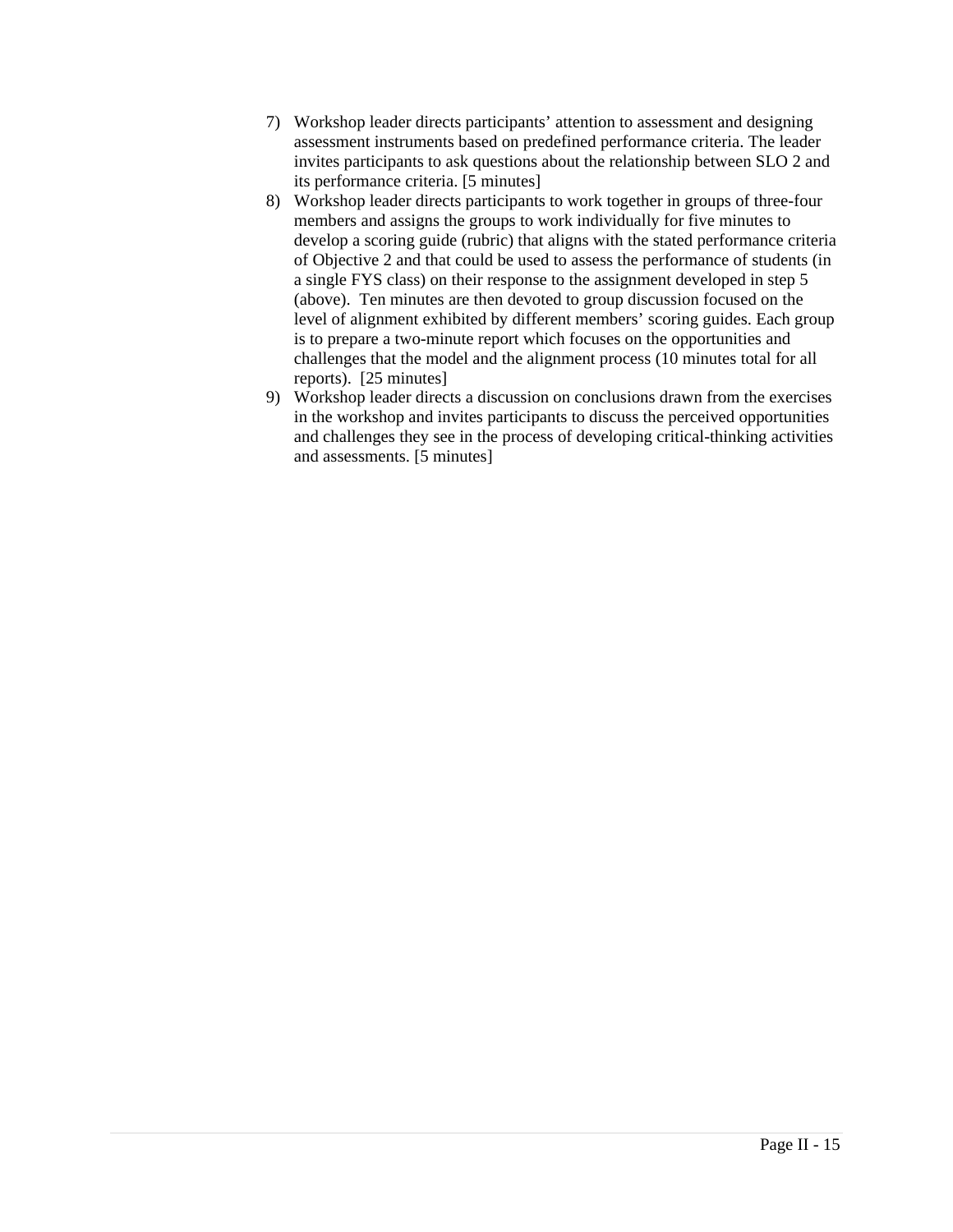#### **Appendix C**

#### **Sample In-Class Activities**

#### **SLO 1: Students improve their ability to acquire information and assess it for validity.**

Generating definitions of terms using sources (adapted from Wade, 1995)

Activities related to SLO 1 in the QEP focus on sources and validity, "[s]tudents improve their ability to acquire information and assess it for validity." The concepts used for the definitional exercise can readily draw from the "What is a good research question for an empirical study?" or "How the humanities and arts define problems" exercises. Terms that arose from the discussion can be interrogated through more in-depth prompts with the activity first modeled by the instructor and followed up by the students. Instructors may wish to examine the student writing-to-learn responses from the "What is a good research question for an empirical study?" or "How the humanities and arts define problems" to develop specific prompts for the students' in-class writing-to-learn exercises for this assessment. The single example included below would be an excellent opportunity to work directly with the MSU library and arrange for a library educator to conduct a mini-lesson in finding and vetting scholarship.

1) The instructor "asks students to generate several possible definitions of a term…and to speculate on how these definitions may lead to different conclusions" (Wade, 1995, p. 26) [practice for performance criteria 1 of SLO 1]. The instructor could begin by discussing how the terms "valid" and "credible" work within the topic of the FYS section. For example, in a section focused on humor and health, the instructor might model the way that the term "humor" is defined broadly and how it has been defined in medicine, including good versus bad humor (or emotional states), funny versus sick humor, and the concepts of "humors," which played a role for centuries in medical diagnoses. S/he may provide definitions from various sources and model the process used both to discover the sources and to determine their validity and to determine whether health professionals would consider the sources credible. S/he would discuss the formal structure of the sample definitions of "humor." S/he could include a discussion of the concept of counter evidence and the role it plays in determining biases and assumptions. S/he would direct the students to write a definition of a term from a provided list for 5-to-10 minutes. S/he should tell the students that an adequate response "correctly identifies credible sources of information," "correctly distinguishes between evidence, assumptions (warrants), and biases expressed or implied in materials provided," and "accurately characterizes the evidence in terms of its validity."

#### **SLO 2: Students improve their ability to critically explore and analyze information**

These exercises are designed to guide students to develop discriminative and evaluative skills that will aid them in reaching QEP SLO 2: "[s]tudents improve their ability to critically explore and analyze information." For the purposes of course-level evaluation, these exercises are most useful as formative assessments. They are best imagined as writing-to-learn activities that the instructor evaluates quickly to develop a sense of how well the students understand the concepts. These activities may be used as pre/post-test items in that instructors may ask for five-to-ten minute responses from students before instruction and again as a follow-up exercise after the students have been instructed. As part of QEP program assessment, they will be treated as summative in that they will be examined to determine how well students meet SLO 2 during the FYS semester.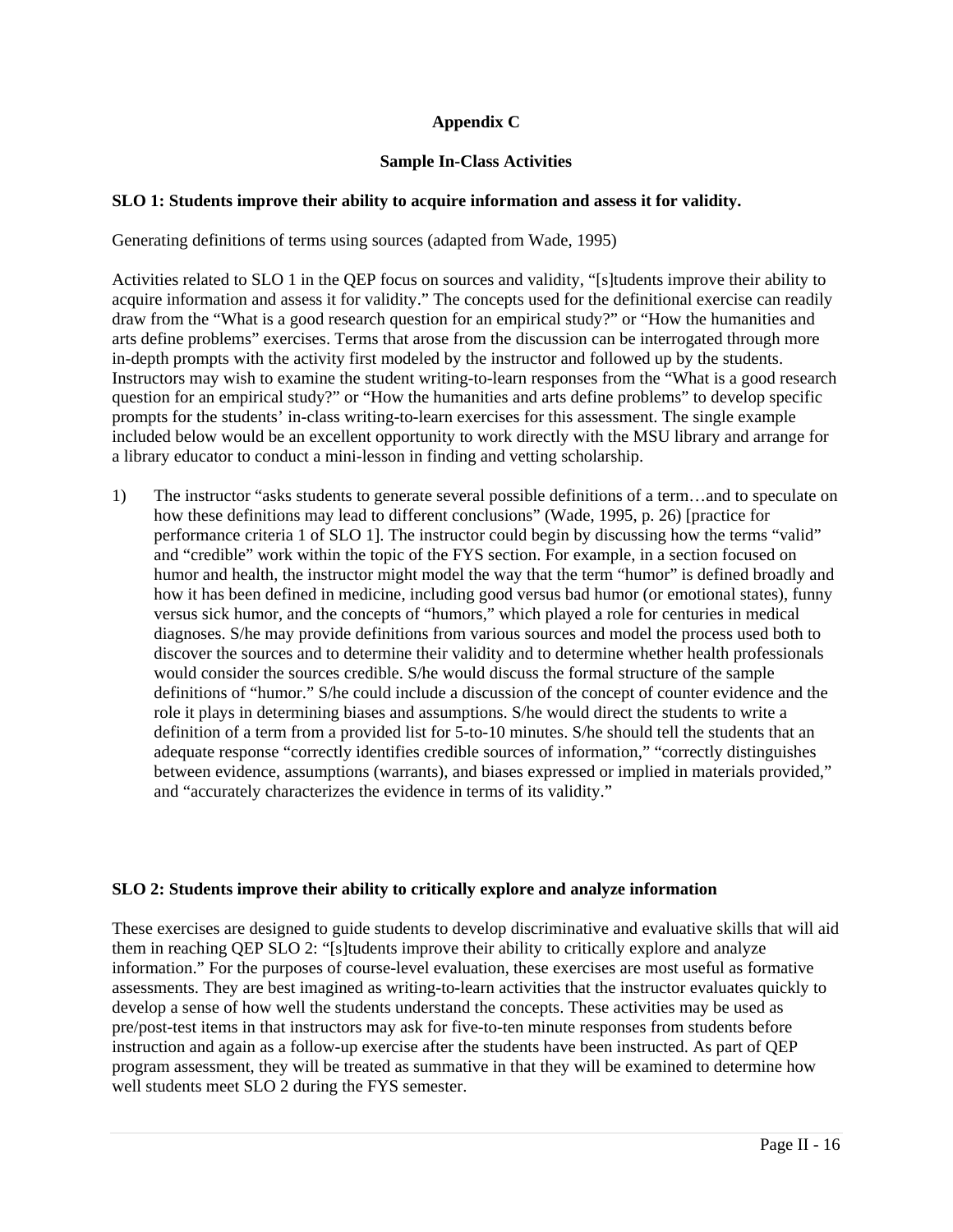What is a good research question for an empirical study (adapted from Wade, 1995)?

For all of these examples the instructor introduces students to the exercise by discussing with them the difference between examining a question in order to critique the question and examining it in order to answer it [critically analyzing information].

- 1) The instructor presents the following question: "Is humor good for your health?" S/he may then tell students that s/he is not at this time looking for an answer to the question but that s/he wishes the students to examine the question from the perspective of whether it is amenable to empirical research. The instructor should model the way such a response may be framed [exploring and analyzing information]. For example, the instructor would need to refresh the students' memories of the definition of "empirical research." S/he would review the definition of "evidence" and discuss what constitutes valid evidence. S/he would discuss the way that questions often imply specific biases and warrants and discuss how we evaluate a question to determine the assumptions that inhere in it. This discussion may readily move into discussions and mini-lessons on the ways that others respond to our claims and how biases affect the way we present our claims, how we approach a problem, and the ways that others respond to our views. As a review of earlier work on definition, s/he might ask them to think about how they define common terms such as "humor" and "health." S/he should discuss ways in which data could be used to investigate the topic and ways that the data could be used to make a claim based on it as evidence [critical analysis]. The modeling should take 5-10 minutes. S/he should then introduce a set of additional topics related to her/his FYS section and instruct the students to write about one of those topics for 5-10 minutes to explain whether the topic is amenable to empirical research [critically exploring].
- 2) The instructor presents the following question: "Is mountain top removal good for Appalachia?" S/he may then tell students that s/he is not at this time looking for an answer to the question but that s/he wishes the students to examine the question from the perspective of whether it is amenable to empirical research. The instructor should model the way such a response may be framed [exploring and analyzing information]. For example, the instructor would need to refresh the students' memories of the definition of "empirical research" and the term "mountain top removal." S/he would review the definition of "evidence" and discuss what constitutes valid evidence. S/he would discuss the way that questions often imply specific biases and warrants and discuss how we evaluate a question to determine the assumptions that inhere in it. This discussion may readily move into discussions and mini-lessons on the ways that others respond to our claims and how biases affect the way we present our claims, how we approach a problem, and the ways that others respond to our views. As a review of earlier work on definition, s/he might ask them to think about how they define common terms such as "good," "wealth," or "mining." S/he should discuss ways in which data could be used to investigate the topic and ways that the data could be used to make a claim based on it as evidence [critical analysis]. The modeling should take 5-10 minutes. S/he should then introduce a set of additional topics related to her/his FYS section and instruct the students to write about one of those topics for 5-10 minutes to explain whether the topic is amenable to empirical research [critically exploring].
- 3) The instructor presents the following question: "Does your U.S. representative know enough about some of the topics of his/her legislation?" S/he may then tell students that s/he is not at this time looking for an answer to the question but that s/he wishes the students to examine the question from the perspective of whether it is amenable to empirical research. The instructor should model the way such a response may be framed [exploring and analyzing information]. For example, the instructor would need to refresh the students' memories of the definition of "empirical research" and the term "legislation." S/he would review the definition of "evidence" and discuss what constitutes valid evidence. S/he would discuss the way that questions often imply specific biases and warrants and discuss how we evaluate a question to determine the assumptions that inhere in it. This discussion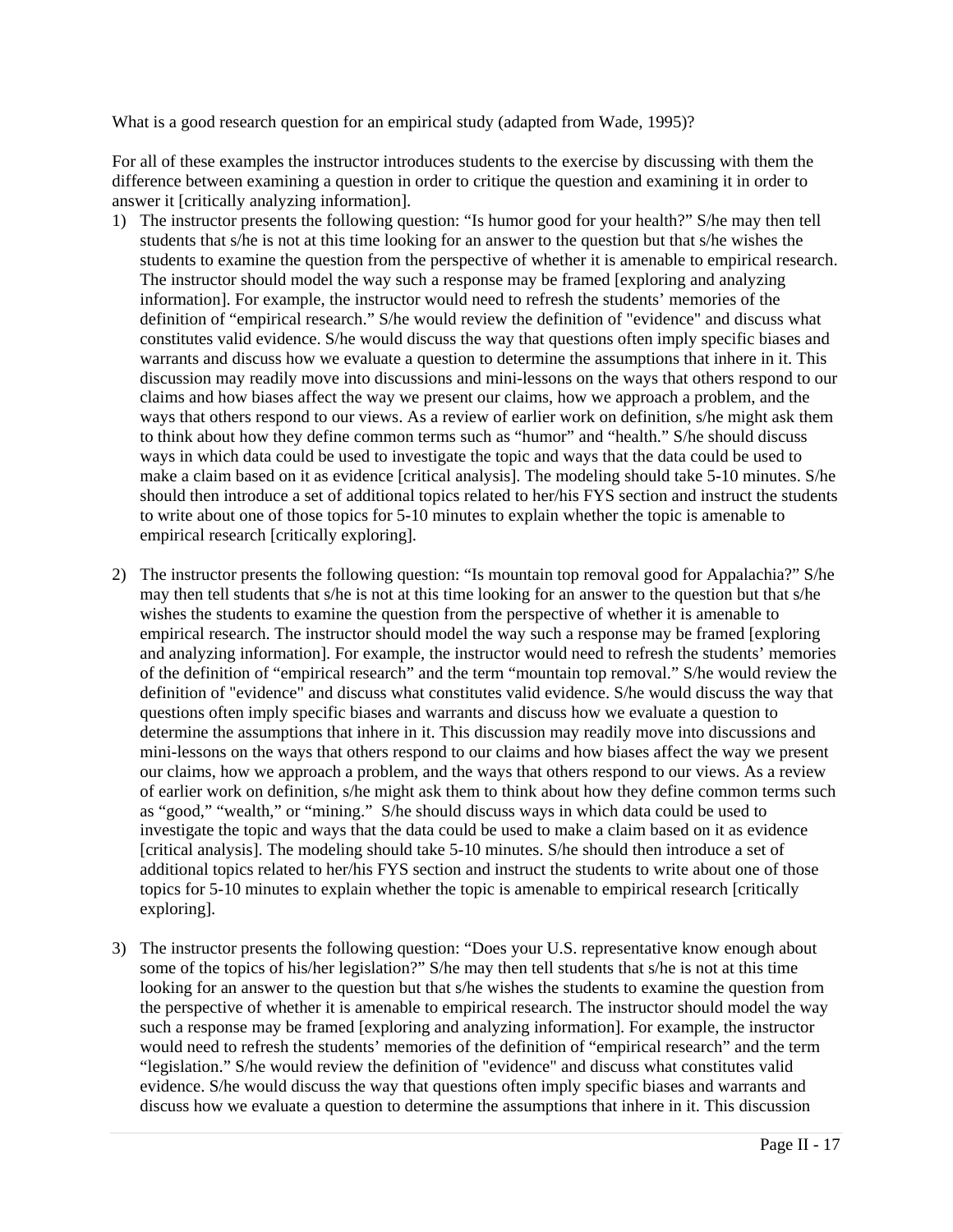may readily move into discussions and mini-lessons on the ways that others respond to our claims and how biases affect the way we present our claims, how we approach a problem, and the ways that others respond to our views. As a review of earlier work on definition, s/he might ask them to think about how they define common terms such as "representation," "knowledge," or "responsibility." S/he should discuss ways in which data could be used to investigate the topic and ways that the data could be used to make a claim based on it as evidence [critical analysis]. The modeling should take 5- 10 minutes. S/he should then introduce a set of additional topics related to her/his FYS section and instruct the students to write about one of those topics for 5-10 minutes to explain whether the topic is amenable to empirical research [critically exploring].

How the humanities and arts define problems (loosely based on Wade, 1995)

1) While the humanities do use empirical research, neither it nor the scientific method are the predominant frameworks (or lenses) through which humanists or artists apply critical thought. An exercise to apply the mode problem/solution to a topic can draw directly from humanistic models in philosophy, rhetoric and criticism. For an FYS course which focuses on the relationship between fact and fiction in science fiction, the instructor might begin with the quotation by the science-fiction writer Philip K. Dick: "Reality is that which, when you stop believing in it, doesn't go away." The instructor could ask the rhetoric question, "What problem might this statement be addressing?" [exploring and analyzing information]. S/he could discuss the steps one might take to discover an answer and to craft an acceptable response to the question. The steps could include scholarship, linguistic analysis, testing hypotheses, and relating the response to other statements (or writings) from the person who was responsible for the quotation. S/he would review the definition of "evidence" and discuss what constitutes valid evidence. S/he would discuss the way that questions often imply specific biases and warrants and discuss how we evaluate a question to determine the assumptions that inhere in it [critical analysis]. This discussion may readily move into discussions and minilessons on the ways that others respond to our claims and how biases affect the way we present our claims, how we approach a problem, and the ways that others respond to our views. Then the instructor would present a series of other statements and ask the students to "problematize" on them (i.e. discover ways in which problems are embedded in the statements) [critically exploring].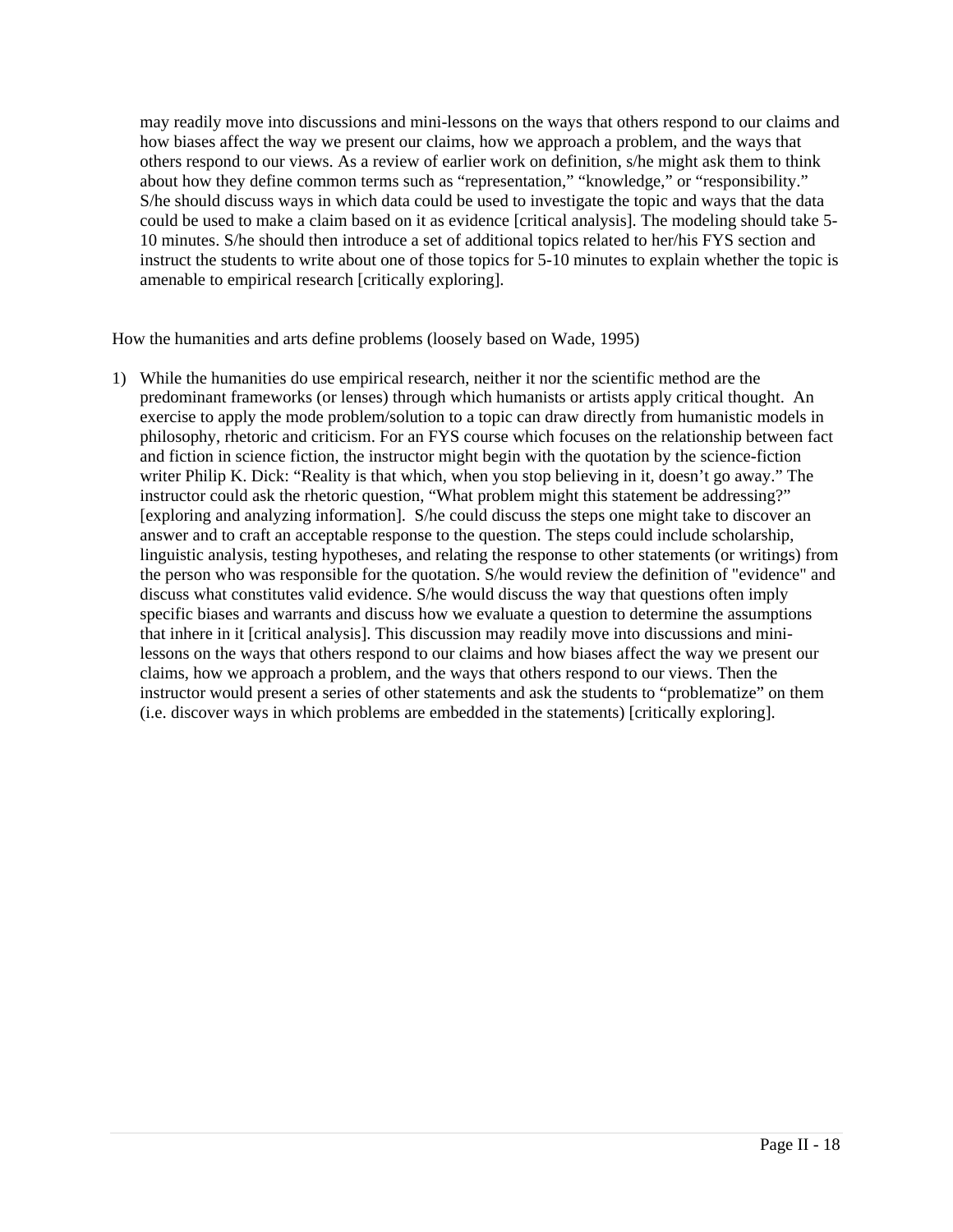# **Appendix D - SLO 1 Rubric**

#### **FYS 101: First Year Seminar Critical Thinking Assessment I Acquire Valid Information**

**Name:** \_\_\_\_\_\_\_\_\_\_\_\_\_\_\_\_\_\_\_\_\_\_\_\_\_\_\_\_\_\_\_\_\_\_\_\_\_\_\_\_\_\_\_\_\_\_\_\_\_\_\_\_\_\_\_\_\_\_ **Date:** \_\_\_\_\_\_\_\_\_\_\_\_\_\_

| SLO 1: Students improve their ability to acquire information<br>and assess it for validity. | Fails to<br>Meet | <b>Meets</b>     | Exceeds   | <b>Total</b> |
|---------------------------------------------------------------------------------------------|------------------|------------------|-----------|--------------|
| <b>Performance Criteria</b>                                                                 | Criterion        | <b>Criterion</b> | Criterion | <b>Score</b> |
| Accurately identifies definitions relevant to the critical thinking<br>I.<br>process        | 1                | $\mathbf{2}$     | 3         |              |
| A. critical thinking (using the Wade and Tavris definition) <sup>1</sup>                    |                  | ❏                |           |              |
| B. evidence                                                                                 |                  | □                |           |              |
| C. validity                                                                                 |                  | □                |           |              |
| D. assumption                                                                               |                  | $\Box$           |           |              |
| E. warrants                                                                                 |                  | □                |           |              |
| F. bias                                                                                     |                  | □                |           |              |
| II. Correctly identifies credible sources of information                                    | 1                | $\mathbf{2}$     | 3         |              |
| III. Distinguishes evidence, assumptions (warrants), and biases in<br>material provided     |                  |                  |           |              |
| A. Labels evidentiary passages of a source                                                  | 1                | $\mathbf{2}$     | 3         |              |
| B. Identifies claims embedded in or implied by a provided<br>source                         | 1                | $\mathbf{2}$     | 3         |              |
| C. identifies assumptions (warrants) in a provided source                                   | 1                | $\mathbf{2}$     | 3         |              |
| D. identifies biases expressed or implied by the provided source                            | 1                | $\mathbf{2}$     | 3         |              |
| IV. Accurately characterizes evidence in terms of its validity                              | 1                | $\mathbf{2}$     | 3         |              |
| <b>Total Score (21 possible)</b>                                                            |                  |                  |           |              |

<sup>&</sup>lt;sup>1</sup> "the ability and willingness to assess claims and make objective judgments on the basis of wellsupported reasons"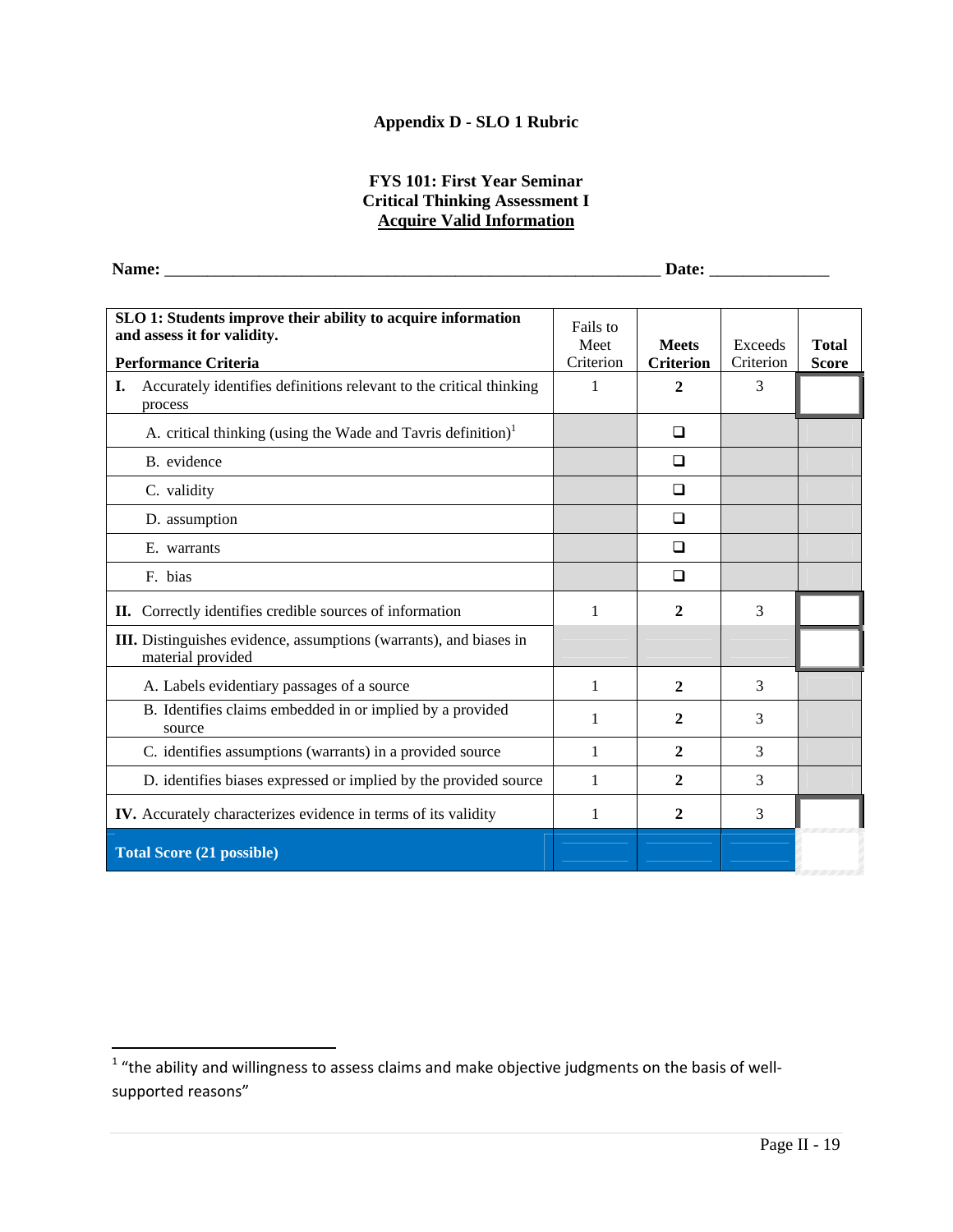# **Appendix D - SLO 2 Rubric**

#### **FYS 101: First Year Seminar Critical Thinking Assessment II Explore and Analyze Information**

| Name: | ________<br>______<br>___________ | DЯ<br>r n<br>---<br>-- |  |
|-------|-----------------------------------|------------------------|--|
|       |                                   |                        |  |

| SLO 2: Students improve their ability to critically explore<br>and analyze information                                     | Fails to<br>Meet | <b>Meets</b><br><b>Criterio</b> | Exceeds   | <b>Total</b> |
|----------------------------------------------------------------------------------------------------------------------------|------------------|---------------------------------|-----------|--------------|
| <b>Performance Criteria</b>                                                                                                | Criterion        | n                               | Criterion | <b>Score</b> |
| Locates and characterizes a problem raised by supplied<br>I.<br>materials                                                  | 1                | 2                               | 3         |              |
| <b>II.</b> Locates evidence related to the problem                                                                         | 1                | 2                               | 3         |              |
| III. Asks effective questions about the problem                                                                            | 1                | $\mathbf{2}$                    | 3         |              |
| A. discovers its complexity                                                                                                |                  | □                               |           |              |
| B. discovers its potential solutions                                                                                       |                  | □                               |           |              |
| <b>IV.</b> Sufficiently evaluates assumptions (warrants) inherent in the<br>argument(s) raised (or implied) by the problem | 1                | 2                               | 3         |              |
| A. enumerates assumptions                                                                                                  |                  | □                               |           |              |
| B. evaluates their validity                                                                                                |                  | □                               |           |              |
| C. evaluates effects on others examining the problem                                                                       |                  | □                               |           |              |
| V. Effectively evaluates the biases of the sources used to<br>examine the problem                                          | 1                | 2                               | 3         |              |
| A. enumerates biases                                                                                                       |                  | □                               |           |              |
| B. evaluates their validity                                                                                                |                  | □                               |           |              |
| C. evaluates effects on others examining the problem                                                                       |                  | $\Box$                          |           |              |
| <b>Total Score (15 possible)</b>                                                                                           |                  |                                 |           |              |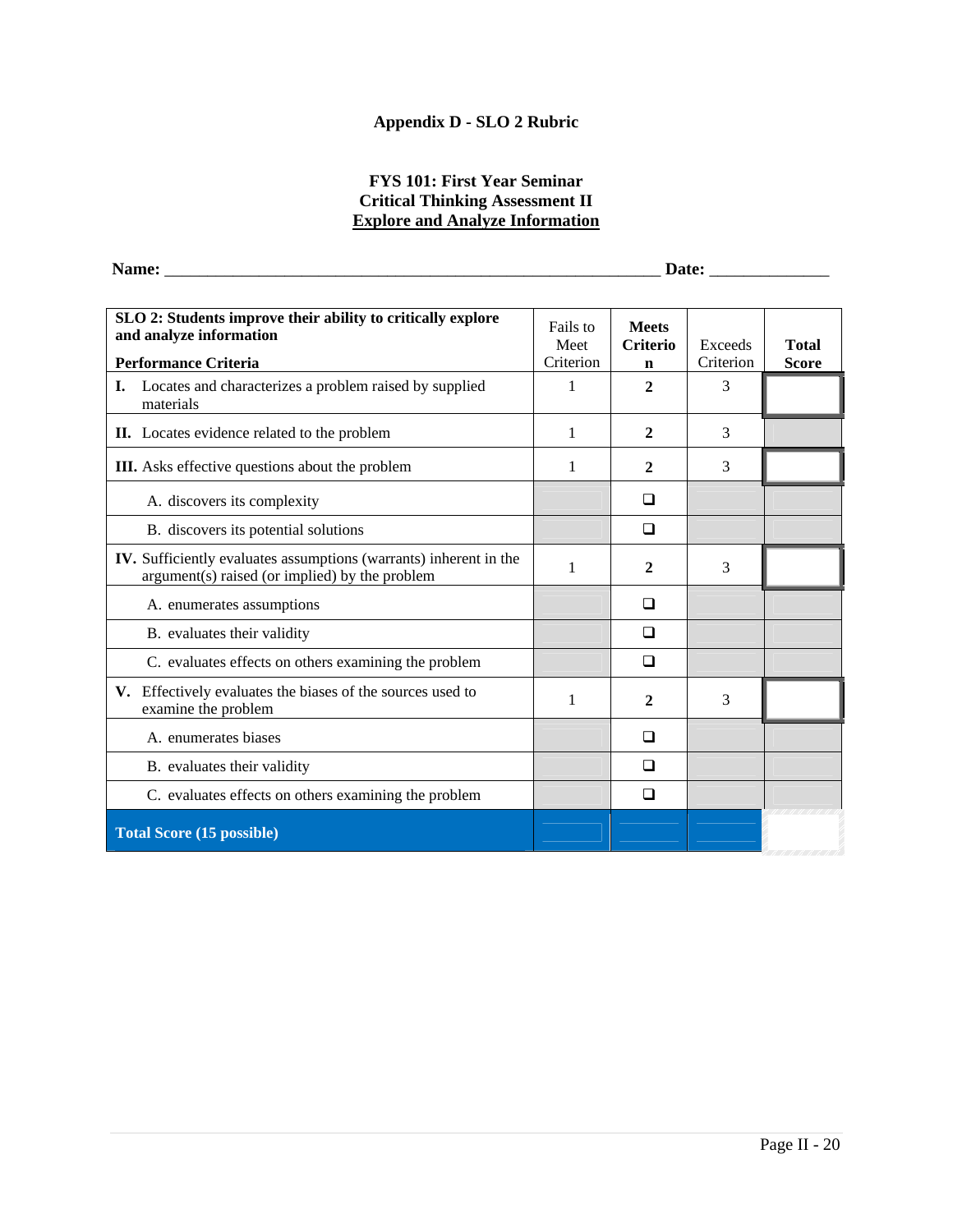# **Appendix D - SLO 3 Rubric**

# **FYS 101: First Year Seminar Writing Assessment Scoring Guide/Rubric**

| <b>Name</b><br>$\cdots$ | _____ | --<br>--- |  |
|-------------------------|-------|-----------|--|
|-------------------------|-------|-----------|--|

**Target Audience:** \_\_\_\_\_\_\_\_\_\_\_\_\_\_\_\_\_\_\_\_\_\_\_\_\_\_\_\_\_\_\_\_\_\_\_\_\_\_ **Writing Topic** \_\_\_\_\_\_\_\_\_\_\_\_\_\_\_\_\_

|            | 1c Write effectively for a variety of target audiences using                                                                      | Fails to<br>Meet | <b>Meets</b>     | Exceeds   | <b>Total</b> |
|------------|-----------------------------------------------------------------------------------------------------------------------------------|------------------|------------------|-----------|--------------|
| <b>SLO</b> | conventions associated with standard English                                                                                      | Criterion        | <b>Criterion</b> | Criterion | <b>Score</b> |
| 1c         | Used conventions associated with standard English<br>L.<br>with no more than 3 errors per page (CHECK all<br>major problem areas) | $\mathbf{1}$     | $\mathbf{2}$     | 3         |              |
|            | A. Appropriate grammar                                                                                                            |                  | ❏                |           |              |
|            | B. Appropriate punctuation                                                                                                        |                  | $\Box$           |           |              |
|            | C. Appropriate spelling                                                                                                           |                  | $\Box$           |           |              |
|            | D. Appropriate wording                                                                                                            |                  | $\Box$           |           |              |
| 1c         | II. Organized writing                                                                                                             |                  |                  |           |              |
|            | A. Logical organization of information                                                                                            | 1                | $\mathbf{2}$     | 3         |              |
|            | B. Effective opening                                                                                                              | 1                | $\overline{2}$   | 3         |              |
|            | C. Effective transitions                                                                                                          | 1                | $\overline{2}$   | 3         |              |
|            | D. Effective conclusion                                                                                                           | 1                | $\overline{2}$   | 3         |              |
|            | E. Writing is purposeful and focused                                                                                              | $\mathbf{1}$     | $\mathbf{2}$     | 3         |              |
| 1c         | III. Applied critical elements of writing                                                                                         |                  |                  |           |              |
|            | A. Engaged the target audience                                                                                                    | 1                | $\boldsymbol{2}$ | 3         |              |
|            | B. Used a consistent writing style/voice                                                                                          | $\mathbf{1}$     | $\overline{2}$   | 3         |              |
|            | Cited sources appropriately<br>C.                                                                                                 | 1                | $\boldsymbol{2}$ | 3         |              |
|            | D. Used quoted work judiciously                                                                                                   | $\mathbf{1}$     | $\overline{2}$   | 3         |              |
|            | Examples or details enriched the writing<br>Е.                                                                                    | $\mathbf{1}$     | $\overline{2}$   | 3         |              |
|            | <b>Content</b>                                                                                                                    |                  |                  |           |              |
| 2d         | IV. Perceived and articulated ethical consequences of<br>decisions and actions                                                    |                  |                  |           |              |
|            | A. Recognized an ethical problem related to the topic                                                                             | $\mathbf{1}$     | $\boldsymbol{2}$ | 3         |              |
|            | B. Clearly explained ethical principles related to<br>problem                                                                     | $\mathbf{1}$     | $\mathbf{2}$     | 3         |              |
| 2e         | V. Applied knowledge and skills to new settings and/or<br>complex problems                                                        |                  |                  |           |              |